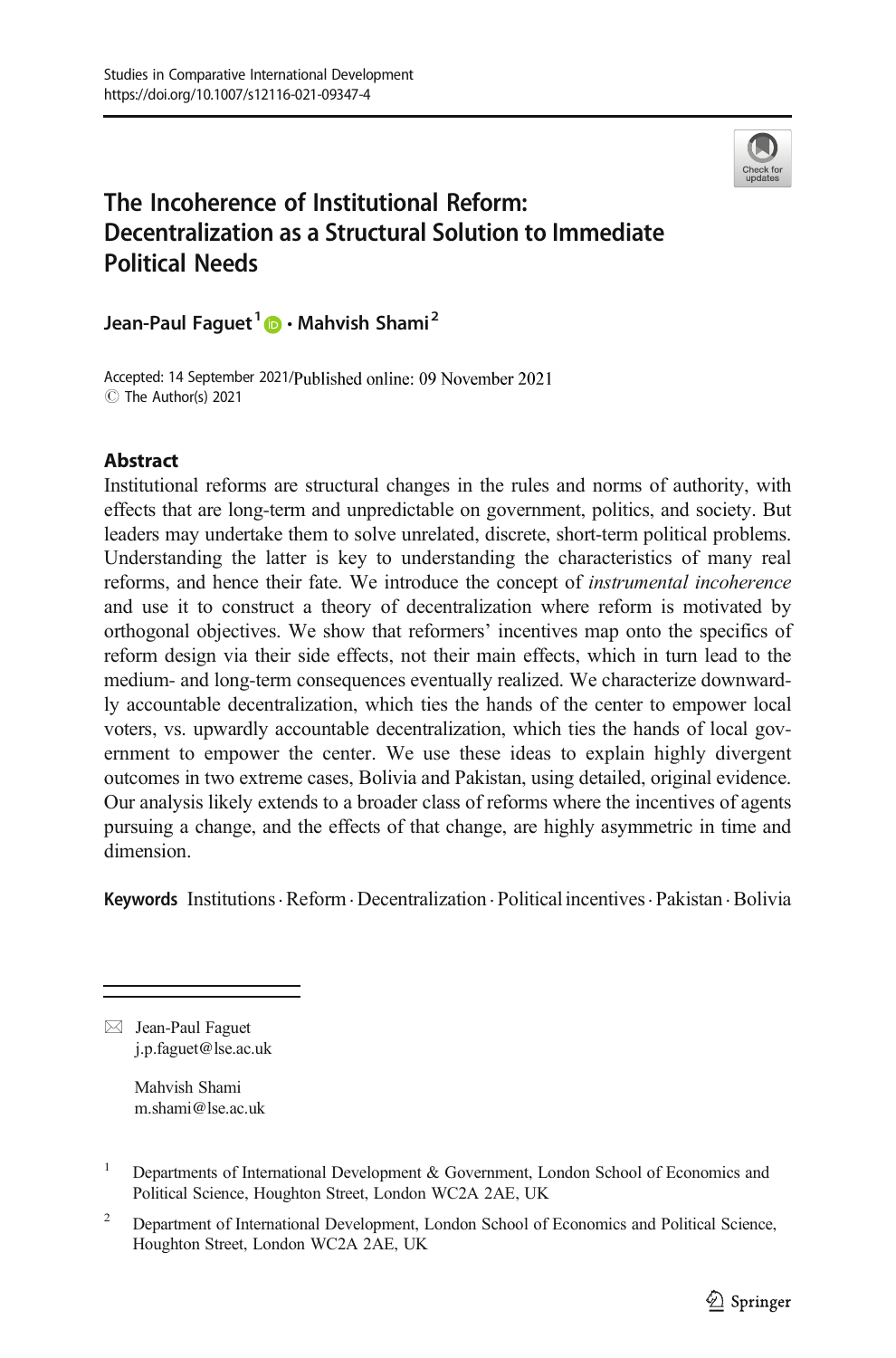## Introduction

Why do political leaders undertake institutional reforms? By *institutional reforms*, we mean changes to the "rules of the game" (North [1990](#page-26-0)) that determine how collective decisions are taken, and resources raised and expended for public purposes. By political leaders, we mean high-level politicians, elected or de facto, with legal power to alter institutions. Why do leaders choose to modify the structures and patterns of governance by which a nation is run? Changes of this type, for example, to judicial independence, electoral systems, federal vs. unitary states, central bank independence, or presidential vs. Westminster-style executives, have deep, long-term consequences across a wide array of public and private activities, and policy areas, most of which are unforeseeable at the point of reform. That consequences should be broad and deep is implicit in the "rules of the game" concept. By contrast, leaders' incentives are famously short-term (Pierson [2004](#page-27-0)), prioritizing immediate political advantages over uncertain payoffs further in the future. The reasons for this are straightforward: in a democracy, elected politicians must win the next election or lose their jobs; in authoritarian regimes, leaders on the losing side of important transactions may see power ebb away. And yet leaders keep trying to change institutions. Why?

We propose that many institutional reforms fall into an analytical category marked by *instrumental incoherence*, the product of serious temporal and dimensional mismatch between the incentives of reformers and the effects of their reforms. This is broadly related to the time inconsistency problem originally analyzed by Kydland and Prescott ([1977](#page-26-0)), which produced a simple but powerful insight: it can be beneficial for policymakers to announce in advance a policy they expect to influence private agents' decisions. But once private agents have made their decisions, it is in policymakers' interests to renege and act differently. Over time, private agents see that policymakers are unreliable and distrust any policy announcement. In such a context, it can be in everyone's interest to commit to a fixed policy rule at the expense of discretion. In other words, the best interests of society—and of policymakers themselves—are sometimes best served when policymakers tie their own hands. This is the crux of the argument behind, for example, independent central banking and laws prohibiting ransom payments to terrorists.

The time inconsistency insight propagated powerfully through different fields of economics during the 1970s and 1980s, and is now an accepted, well-understood part of the intellectual toolkit.<sup>1</sup> We argue that time inconsistency is but a special case of the broader problem of instrumental incoherence, where the incentives of agents pursuing a change, and the effects of that change, are dissimilar in both time *and dimension*, and at the limit can be wildly asymmetric. The institutional rules we analyze typically have broader effects on politics, the economy, and society than the rules they focused on. This makes instrumental incoherence a more powerful, complex, difficult problem. Unlike inflation or the fate of hostages, institutional reform may have no agreed longterm objective. And its full effects may flow over longer time periods, implying greater uncertainty.

The problem of dimensional mismatch is important for two reasons. First, it is a more powerful source of incoherence that temporal mismatch. Politicians may, for

<sup>&</sup>lt;sup>1</sup> Fischer ([1980\)](#page-26-0) and Lucas ([1986](#page-26-0)) provide good overviews of this huge field.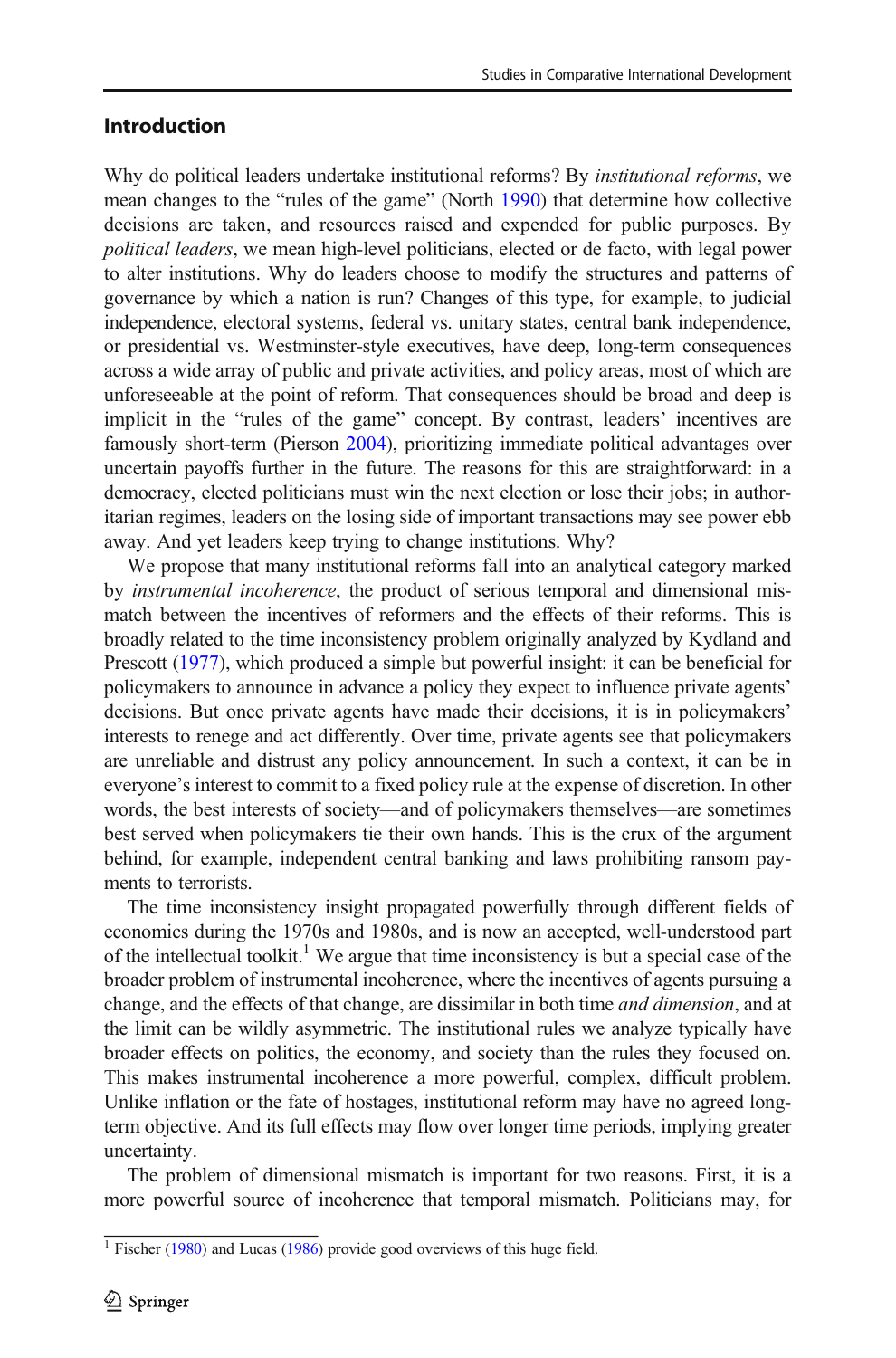example, reform the electoral system from First-Past-the-Post to Proportional Representation in order to weaken an opposition party and improve their own electoral prospects. Such a change is likely to have not only short-term effects on electoral outcomes, but long-term effects as well. And the latter may well be different from the former, as the reform beds down and the behaviors of voters and politicians adjust gradually to new incentives. But electoral reform is likely to have other, broader effects in apparently unrelated dimensions such as redistribution and economic inequality (Iversen and Soskice [2006](#page-26-0)), policy stability, and the national trade regime (Rogowski [1987\)](#page-27-0), to name just three potent channels.

Second, although multidimensionality is a problem for economics, it is the natural domain of political science. The mathematics of maximization makes multidimensional comparisons difficult to do with the preferred tools of economics, a point made powerfully by de Condorcet [\(1785\)](#page-25-0). By contrast, trade-offs amongst different individuals, groups, issues, and policy areas are the bread-and-butter of political science, making instrumental incoherence more susceptible to the political scientist's toolkit.

We draw on elements of three of the most important approaches to institutional analysis in political science: game theory, historical institutionalism (Greif and Laitin [2004](#page-26-0); Hall [2009](#page-26-0)), and more recent evolutionary approaches inspired by biology (Lewis and Steinmo  $2012$ ).<sup>2</sup> Like historical and evolutionary institutionalists, we place the process of change at the center of our analytical frame and explain certain types of institutional change as a function of the interests and incentives of key political actors. Like game theorists, we emphasize specific actors, strategies, and benefits that explain when leaders choose a reform that is self-reinforcing, and when they do not. But our approach also diverges from these camps in important ways. Unlike them, our focus is not on gradual institutional change, but rather on sudden, voluntaristic change driven by political leaders. Rather than impersonal "change," this is better conceived of as "reform" in the sense most commonly intended by "policy reform." We stress more the long time horizons implicit in institutional reform; game theorists and historicists implicitly or explicitly assume that new institutions' payoffs will become apparent to players relatively quickly. And unlike all three schools, we stress that the outcomes of reform are highly uncertain not only in time but also in dimension, in that the class of reforms we study have effects that are not discrete and easily identifiable, but rather strikingly broad, affecting different areas of government and society.

We analyze decentralization—an important example of institutional reform that has been implemented across most of the world (Faguet [2012](#page-25-0); World Bank [1999](#page-27-0)) through the lens of instrumental incoherence. Our contention is that decentralizations can be divided between those motivated by politicians' desire to achieve the main effects that decentralization is likely to achieve (e.g. subsidiarity) and those driven by other political imperatives distinct from such "main effects." A huge literature studies the former. Hence, we focus on the latter, far less studied class of reforms.

 $2$  Each of these is a rich body of work too large to summarize adequately here. Some additional references include the following: Game theory: Greif [\(1994\)](#page-26-0), Mahoney and Thelen [\(2009\)](#page-26-0), Shepsle ([1989](#page-27-0)); Historical institutionalism: Levy [\(1999\)](#page-26-0), Streeck and Thelen [\(2005\)](#page-27-0), and Thelen [\(1999\)](#page-27-0); and Evolutionary theories: Hodgson and Knudsen [\(2006\)](#page-26-0), and Currie et al. ([2010](#page-25-0)).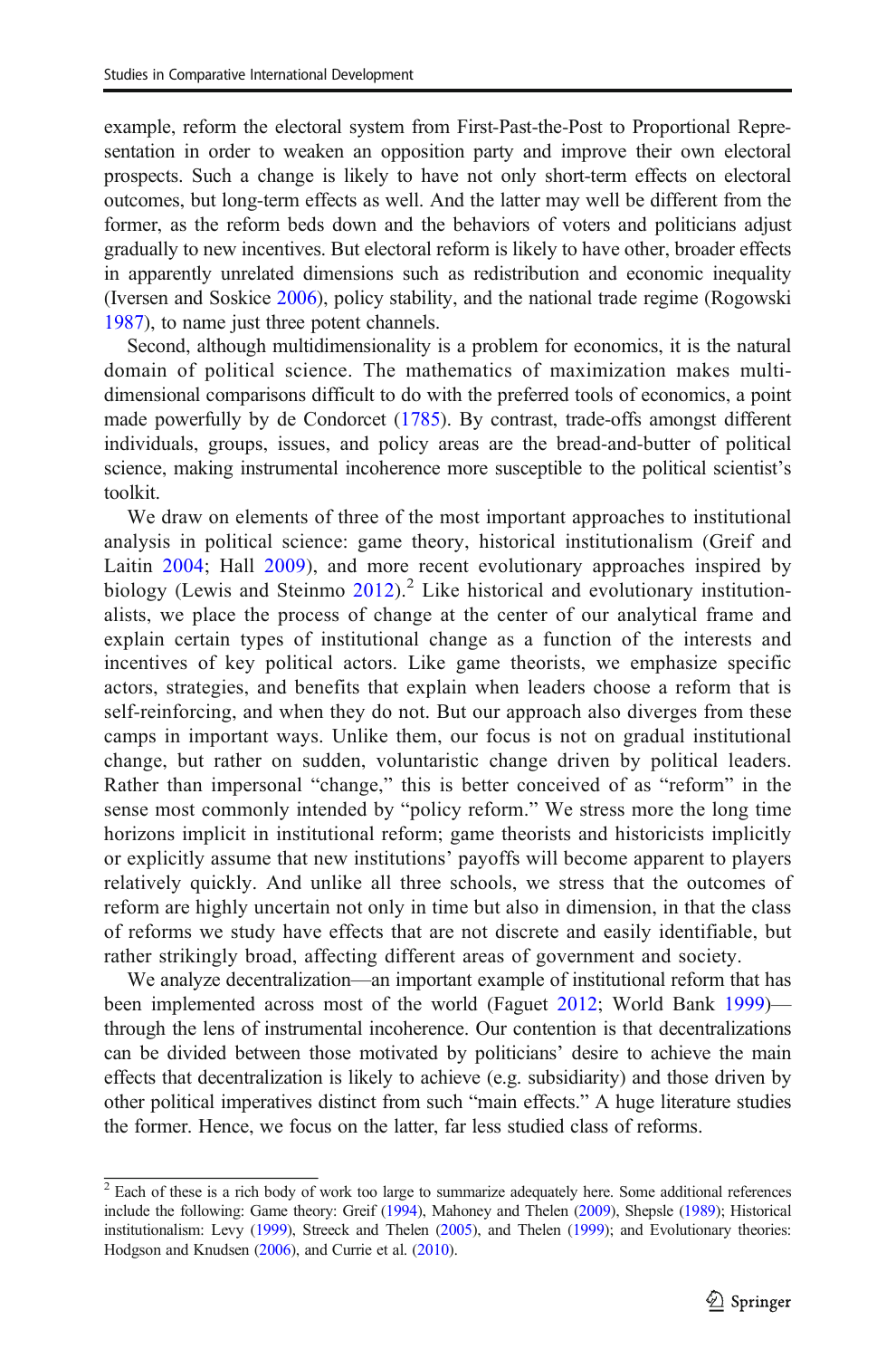Doing so turns our attention naturally to our main research question: Why does decentralization sometimes produce results orthogonal to what policy analysts might expect, and even to reformers' stated goals? To answer this, we begin with a simple prior question: Why might self-interested national leaders choose to decentralize? What drives them to effect a structural reform likely to change underlying patterns of governance in their country well into the long term? Understanding leaders' motivations will provide insight into a second key question: when leaders decide to decentralize, what drives their decision regarding how to decentralize? Stated differently: why do notionally similar reforms vary so much in their specific designs and implementation? One explanation lies in political agents' incentive structures, which map onto different decentralization designs, and hence different outcomes.

We define decentralization as the devolution of power over, and resources for, specific policies and public services to independent regional and local governments, whose officials are accountable to regional and local electorates. This is the Weberian ideal-type, from which real-world decentralizations will diverge in various ways and to different degrees. One contribution of this paper is to analyze decentralization explicitly as a deep institutional change in the structure of public authority and public finances (Eaton et al. [2018,](#page-25-0) Schneider [2003](#page-27-0)), which will have long-term effects on the following: politicians' career incentives, political parties' internal structures, the number and types of parties that can prosper in a political ecosystem, the incentives public officials face, the decisions they take, and national macroeconomic and fiscal balances, to name a few. Another contribution is to focus an analytical lens on divergence from the ideal through a detailed comparison of one case which hewed closely to the above definition vs. another that claimed to be doing something similar but actually implemented a very different sort of reform. We explore detailed, contrasting cases of decentralization in Bolivia and Pakistan. These cases are selected for the extreme differences in decentralization outcomes they display, following the method of maximum variation (or extreme case sampling; Patton [1990](#page-27-0)). The fact that Bolivia decentralized in democracy while Pakistan decentralized under dictatorship makes our comparison relevant to the many cases of both kinds of reform observed in the world. Our evidence comes from extensive fieldwork, including 30 in-depth interviews conducted in both countries, numerous local news reports, and a wide-ranging survey of relevant Pakistani and Bolivian academic literatures. To the best of our knowledge, this paper is the first to provide such detailed insight into the process of decentralization. Through interviews with policymakers—both politicians and bureaucrats—in charge of designing and implementing decentralization, we are able to highlight how the incentives and objectives of those implementing reforms were not in line with, nor accounted for, decentralization's long-term consequences in both countries.

The nature of our contribution is to bring a tacit, somewhat vague idea that "everyone knows"—politicians are not always truthful about their motives; they sometimes act according to political convenience, rather than ideology or the common good—out of the background of our thinking and place it in the center of the analytical frame. We characterize the problem such behavior creates with respect to deep institutional change. And then we analyze a specific kind of institutional change, decentralization, from the perspective of the real incentives that motivated reforms in Bolivia and Pakistan.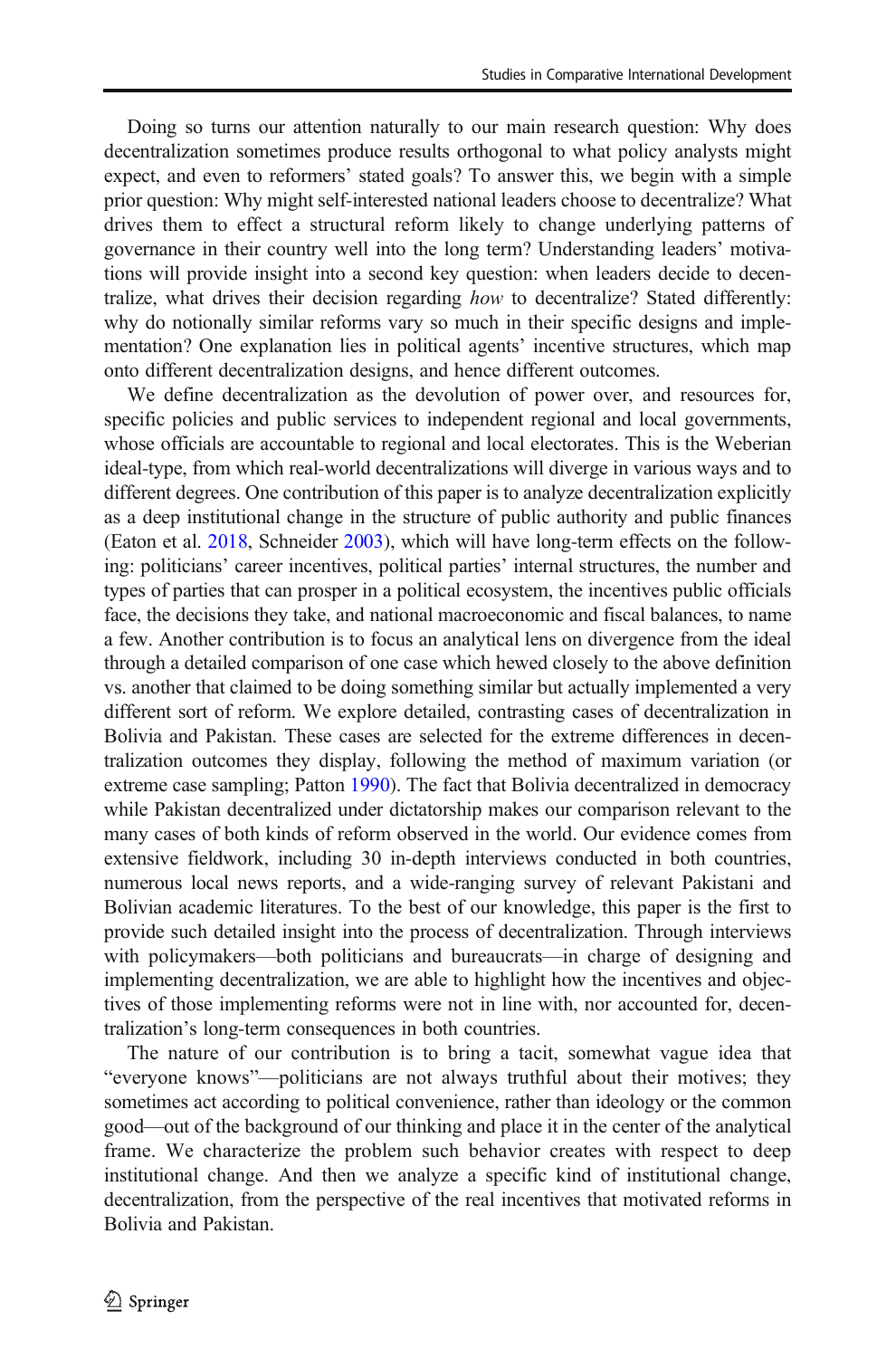The remainder of the paper is organized as follows. The "Theory" section develops an instrumental incoherence-type theory of decentralization where reform is enacted to satisfy short-term political needs. We focus on the specifics of reform design and the incentives that drive these decisions. We classify reforms as upwardly accountable vs. downwardly accountable and ask why leaders would choose one over the other? The answer, we argue, lies in the short-term political need that decentralization satisfies. The "[Case Comparison](#page-9-0)" section justifies our case selection. The "[Decentralization in](#page-10-0) [Bolivia](#page-10-0)" and "[Decentralization in Pakistan](#page-14-0)" sections employ our theory to explore the contrasting cases of Bolivia and Pakistan in fine detail. Although both opted for extensive decentralization reform, variation in regime type allows us to examine incentive structures on opposite ends of the spectrum. The "[Discussion](#page-19-0)" section develops the concept of institutional incoherence further based on our empirical findings. The "[Conclusion](#page-23-0)" section concludes.

### Theory

Why countries decentralize at all is a surprisingly complex question. Why do leaders, having invested considerable time and resources attaining the peak of power, devolve significant portions of that power, and comparable resources, to politicians with independent mandates whom they cannot control? This is what Eaton [\(2004\)](#page-25-0) terms "decentralization from above"; it can be thought of as intentional reform, which leaders choose, rather than being forced, to pursue. If leaders are self-interested, then decentralization from above is, on its face, absurd. It reduces the power, resources, and patronage at leaders' disposal, diminishes the standing and prestige of their office, and transforms many intended actions from straightforward command and control into exercises in negotiation. Where it happens, powerful motives must overcome the obvious incentives leaders face to keep power and resources in their hands. These motives require explanation.

Such reforms are distinct from "decentralization from below" (Eaton [2004](#page-25-0); Eaton, Kaiser and Smoke [2011](#page-25-0)), where subnational actors force central governments to devolve greater power and resources to them. Clear historical examples include Argentina and Brazil in the 1980s, where governors succeeded in converting their power into sweeping decentralization reforms that greatly benefited them (Díaz-Cayeros [2006;](#page-25-0) Falletti [2010](#page-25-0); Grindle [2000\)](#page-26-0), or, in a very different context, China in the 1970s and 1980s (Liu, Shih and Zhang [2018](#page-26-0)). Such decentralizations serve the interests of subnational actors, and so represent rational behavior. No additional explanation is required.

Why, then, do leaders choose to decentralize? One possible answer is a normative belief in the benefits that devolving power and resources to lower-level governments should bring. In other words, leaders' decisions may be informed by theory. Economic arguments for decentralization have a long and distinguished pedigree, going back at least to Hayek [\(1948](#page-26-0)) and Tiebout [\(1956](#page-27-0)), who argued that reform would help governments better match expenditures with citizens' needs. This happens either because information is dispersed across a country and decentralization helps governments access the information they need to take better quality public decisions (Hayek), or because citizens "vote with their feet" by moving to the locality that provides their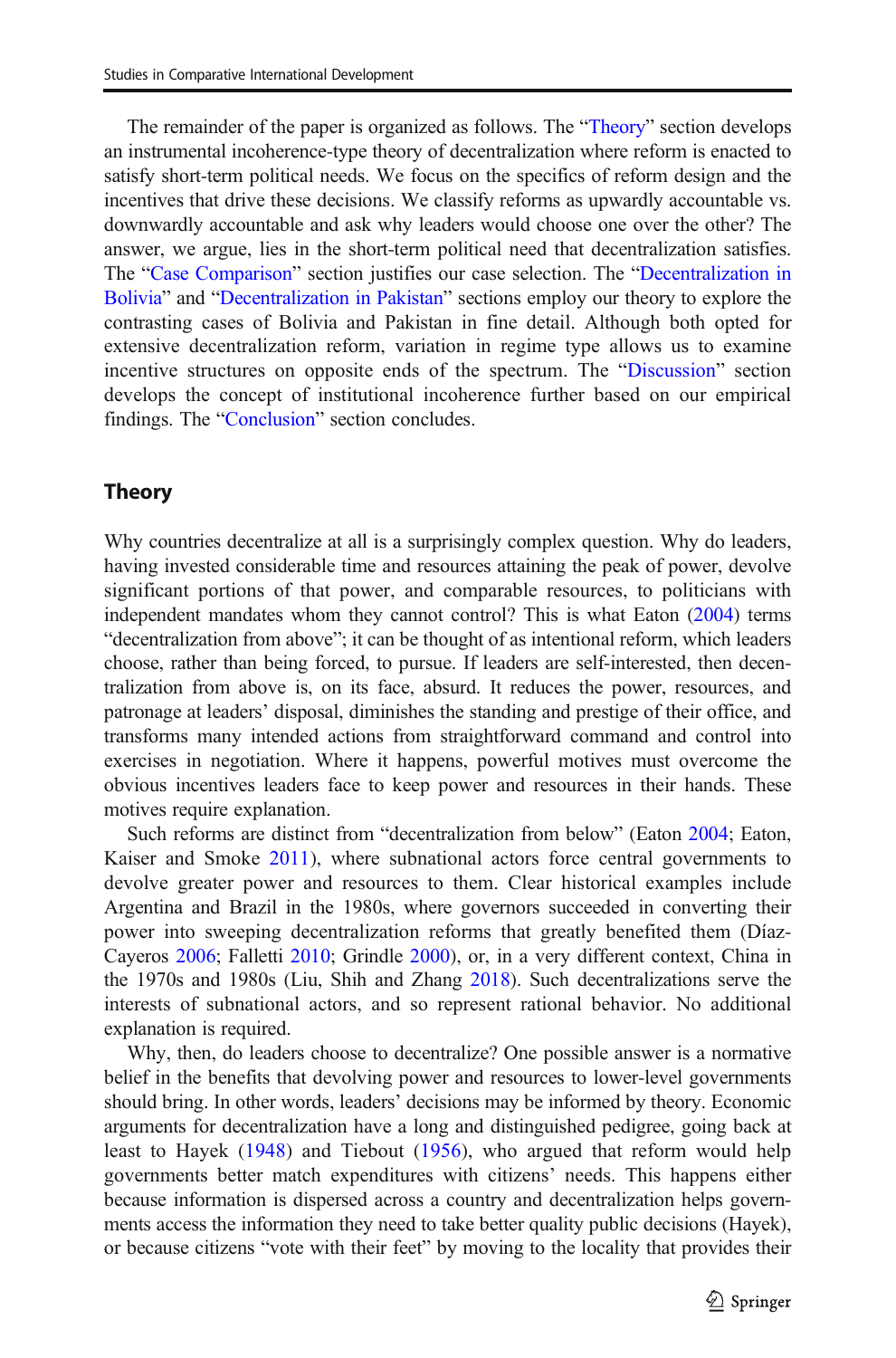preferred bundle of public services and taxes, making decentralized equilibria more efficient (Tiebout). From these ideas, Oates ([1972](#page-27-0)) built the most influential public economics model of decentralization of the past 50 years, showing that decentralized provision is superior for public services that have (i) low externalities/spillovers, (ii) heterogeneous demand across space, and (iii) low economies of scale in production.

Arguments about governance and political accountability go back much further, at least to Montesquieu [\(1989\)](#page-26-0), Rousseau [\(1978\)](#page-27-0), Tocqueville ([1994](#page-25-0)), and Mill ([1993](#page-26-0)). In various forms and with different language, these authors proposed that smaller-scale governments that were more accessible to citizens would produce public decisionmaking that was more accountable and responsive to their needs. Wallis and Oates [\(1988\)](#page-27-0) unified these arguments into the highly cited claim that decentralization can make government more responsive to local needs by tailoring public provision to the preferences of smaller, more homogeneous groups. And authors like Diamond et al. [\(1995\)](#page-25-0), Faguet ([2014a\)](#page-25-0), Hechter [\(2000\)](#page-26-0), and Horowitz ([1991](#page-26-0)) extended it, arguing that a flexible decentralized government more sensitive to local demands could relieve political tensions and reduce the risk of political instability or demands for secession in diverse countries.

Unfortunately, the evidence does not support these theoretical claims. One of the first and most-cited surveys of international evidence is Rondinelli, Cheema and Nellis [\(1983\)](#page-27-0), which found that decentralization seldom, if ever, lives up to expectations. Most of their cases reported serious administrative problems in implementation and few clear positive outcomes. A decade and a half later, surveys by Piriou-Sall [\(1998\)](#page-27-0), Manor ([1999](#page-26-0)), Smoke ([2001](#page-27-0)), and Smoke et al. ([2006](#page-27-0)) are modestly more positive, but with caveats about the strength of evidence in decentralization's favor. Prud'homme [\(1995\)](#page-27-0) finds that decentralization tends to lower the quality and efficiency of public goods, aggravate elite capture of government, and worsen fiscal deficits—leading even to macroeconomic instability—via soft subnational budget constraints. Litvack, Ahmad and Bird ([1998](#page-26-0)) summarize their findings thus: "It is not much of an exaggeration to say that one can prove, or disprove, almost any proposition about decentralization by throwing together some set of cases or data" (30). And Treisman's ([2007](#page-27-0)) review is bleaker still, judging the evidence weak, contradictory, and inconclusive. These findings are all the more striking for being broadly based on literally hundreds of published studies in academic journals, and many hundreds more reports and evaluations by reputable national and multilateral agencies.

How can we understand such a stark disjuncture between theory and evidence? Faguet ([2012](#page-25-0)) explains it as the result of three key factors: (i) an empirical confusion about "decentralization" that mixes fundamentally different reforms (e.g., deconcentration, delegation, devolution) under one rubric; (ii) problems of causal inference from small-N qualitative data (especially amongst older studies); and (iii) a dedication to simple, reduced-form questions along the lines of "Is decentralization good or bad" that overlook the essential heterogeneity implicit in the nature of this reform.

To this, Bardhan and Mookherjee add a fourth key factor in their influential book of 2006: When is decentralization properly designed and implemented, when is it not, and why? Their book is notable for concentrating on local governments, as opposed to regional or state governments, and for their focus on the political context of decentralization, showing how this shapes the evolution of reforms and its effects on equity and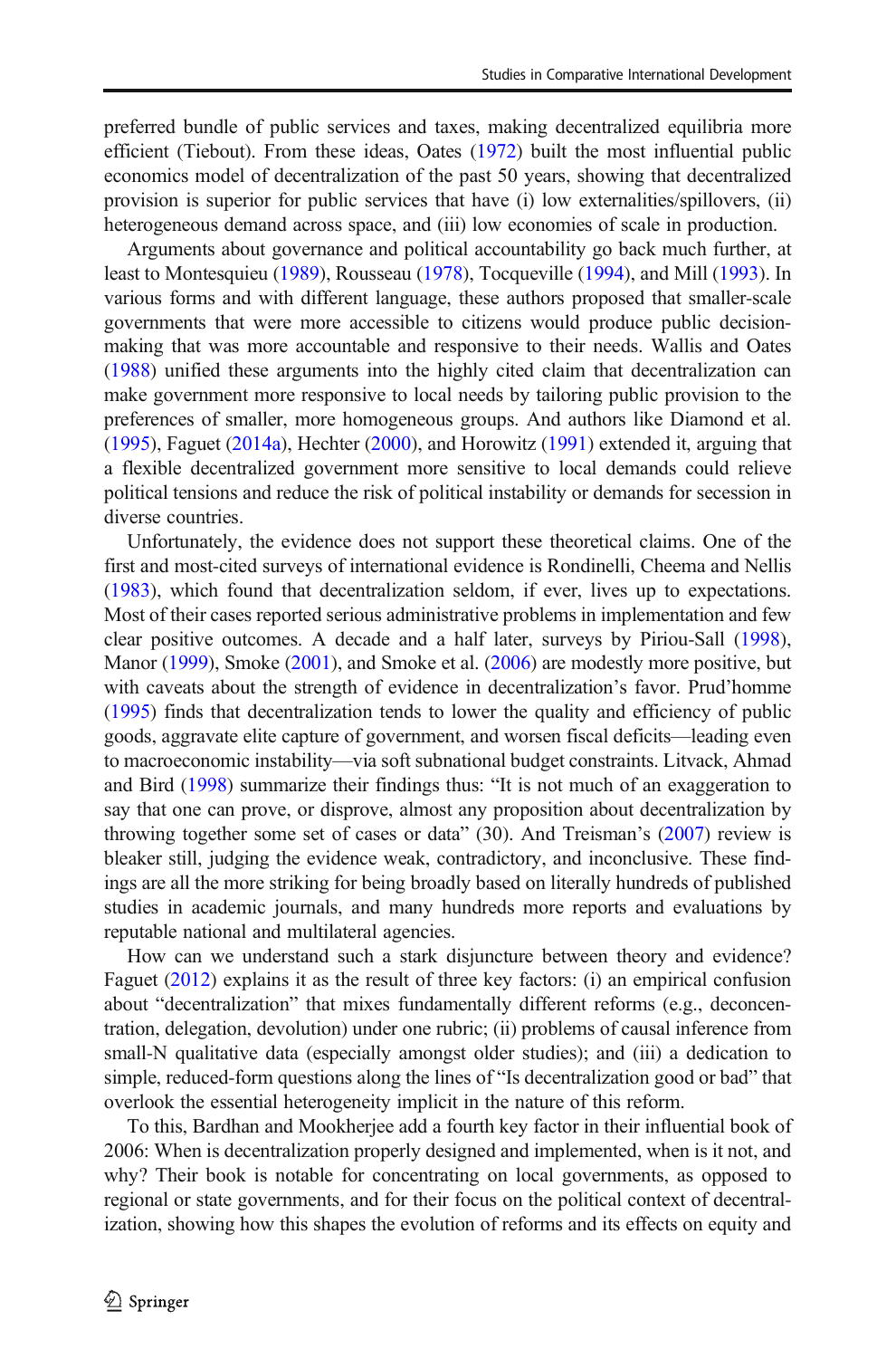efficiency. Before appraising the effects of a decentralization, they assert, one must understand why that reform was designed in a particular way.

They lay out a threefold typology of decentralization reforms in developing countries: type A are comprehensive, big-bang political and economic devolutions (e.g., Bolivia, Indonesia); type B reforms blend comprehensive political devolution with partial, uneven economic devolution (e.g., Brazil, India); and type C reforms blend limited political devolution with more significant administrative and economic devolution (e.g., China, Pakistan, Uganda). The latter two categories underline that realworld decentralizations often depart from theoretical prescriptions and are not necessarily democratizing. And where decentralization is divorced from democratic participation, many of the expected benefits of reform will fail to materialize. But a properly designed and implemented decentralization, they and Bardhan [\(2002\)](#page-25-0) point out, has the potential to widen political representation, improve government accountability, and shift public resources towards the poor. When will such decentralizations come about? Why might they be designed and implemented in this way, and when and why might they not be? The rest of this paper attempts to answer this question.

If the academic literature provides so little guidance to political leaders, why have so many of them embarked on reform? According to the World Bank ([1999](#page-27-0)), an estimated 80–100% of the world's countries experimented with one or another form of decentralization since 1990. If leaders are rational and the evidence is murky, why do so many decentralize? One simple explanation is that leaders prioritize theory over evidence. They have a sincere desire to achieve the benefits that decentralization is predicted to bring about, such as improved accountability and services better-tailored to local citizens' needs. This probably explains many decentralizations across the world. But we doubt that it can explain all of them. Given the huge number of real decentralization experiments, how do we explain the rest?

The literature offers surprisingly little guidance. One important exception is O'Neill [\(2003\)](#page-27-0), who argues that leaders decentralize when their prospects are better at the subnational level than nationally; given declining popularity, decentralization offers a reduced hold on power. Another is Dickovick [\(2011](#page-25-0)), who argues that leaders decentralize when their parties are weak and recentralize when they are strong. A third is Green [\(2010\)](#page-26-0), who argues that the creation of new subnational districts can create patronage opportunities that help a ruling party stay in power. For all three authors, the impetus is declining popularity and power. These explanations are insightful. But they do not explain why leaders decentralize rather than strengthening their control at the center. Nor why non-democratic leaders decentralize. Why would leaders unencumbered by political competition choose to introduce it at subnational levels?

Our theory builds most obviously on the work of Eaton ([2004](#page-25-0)), who argues that decentralization is often driven by short-term political calculations, and is a convenient means for achieving a remarkably wide range of ends; and also Boone ([2003](#page-25-0)) and Levitas ([2017](#page-26-0)), who analyze decentralization as a nuanced political strategy for statebuilding in West Africa and Poland, respectively. We incorporate insights from all three, as well as O'Neill and Dickovick, into a broader framework that focuses on the incentives and interactions amongst ruling and opposition parties and civil society over time, in both democratic and non-democratic settings. This framework uses short-term political needs to provide an alternative explanation for both why leaders decentralize and—especially—how their reforms are designed.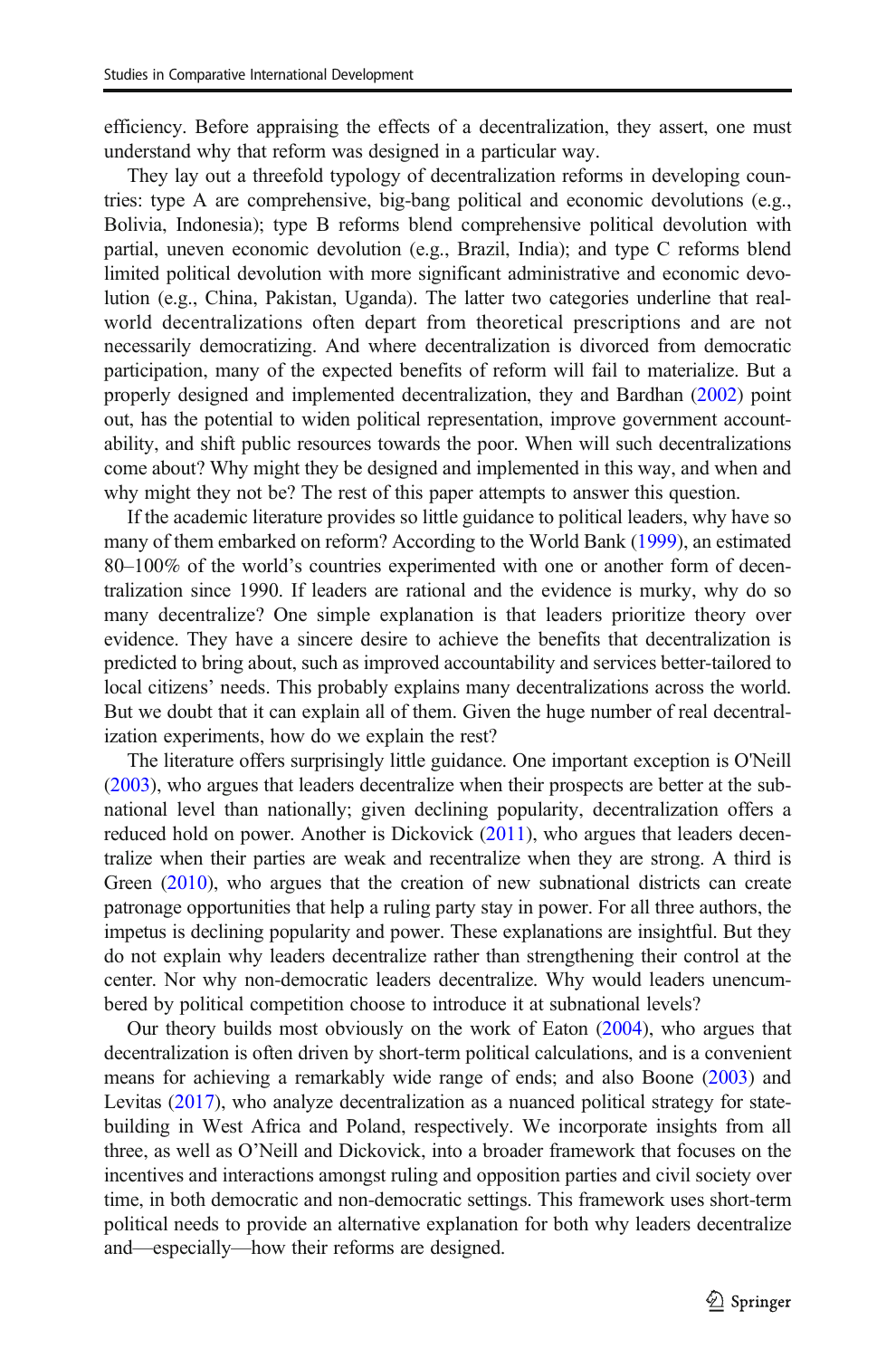## Instrumental Incoherence

The logic of instrumental incoherence provides a very different answer to the question: Why do politicians decentralize? It analyzes institutional reforms as *structural* responses to immediate political problems. The principal effects of these structural changes are realized in the long term, across different dimensions of a nation's life; they are unknown, and largely unknowable, at the time of reform. But what drives a reform are other, short-term effects, which may be orthogonal to its main effects. Taking society's broad perspective, we can think of these as the *side effects* of reform. The fact that politicians may consider them the main point does not alter the fact that reform's long-term, multidimensional effects will generally be of greater magnitude than its short-term, political effects. Examples of such side effects include undermining a political rival, or winning over a specific group of voters, or creating the appearance of competition in an autocracy. The details of these side effects determine how a reform is designed. The reform's design, in turn, shapes the principal, long-term effects it will have.

It may be useful to compare with everyday instrumental coherence. These are measure whose main effects are directly related to the problem a politician wishes to solve, regardless of the normative character of the latter. For example, when the goal is to improve the quality of transportation and the measure is an increase in rail or road investment, politicians are acting in an instrumentally coherent way; likewise, when the goal is to reduce political opposition to the government, and the measure involves throwing opposition leaders in jail.

Hence, incoherence lies in the instruments reformers choose, rather than the goals they seek to achieve. It is perfectly reasonable for a politician to seek to shore up a coalition or undermine a rival. And politicians' unwillingness to publicly admit to such motives may be disingenuous without being incoherent. But when they seek to achieve this through decentralization, which operates via the devolution of power and resources, and has long-term effects on government accountability, public sector effectiveness, the nature of electoral competition, political identities, and much else besides, they engage in a mismatch between the tools they use and the goals they seek that is categorical, temporal, and large. We interpret the sum of these mismatches as "incoherence in the choice of instrument for a particular job."<sup>3</sup>

Articulating a predictive theory of structural reforms that are driven by their side effects, and not their main effects, is difficult because any structural reform will have many side effects, which may themselves occur in multi-dimensional space. But doing so is necessary to construct an alternative explanation of how reform comes about. Hence, the task is to identify which side effects are most salient in the eyes of the political actors leading a reform.

To arrive at predictions, we must descend from this high level of generality and tailor our theory to the reform in question. In theory, decentralization operates by devolving power and resources to elected subnational governments (Faguet [2012\)](#page-25-0). In

 $3$  This is distinct from the additional divergences between planned vs. implemented reforms that bureaucrats and civil servants often insert into a reform process. The latter is a general phenomenon present at some level across many, if not most, developing and developed countries. Though interesting and potentially important, it is not our main focus here. Thanks to an anonymous reviewer for bringing this point to our attention.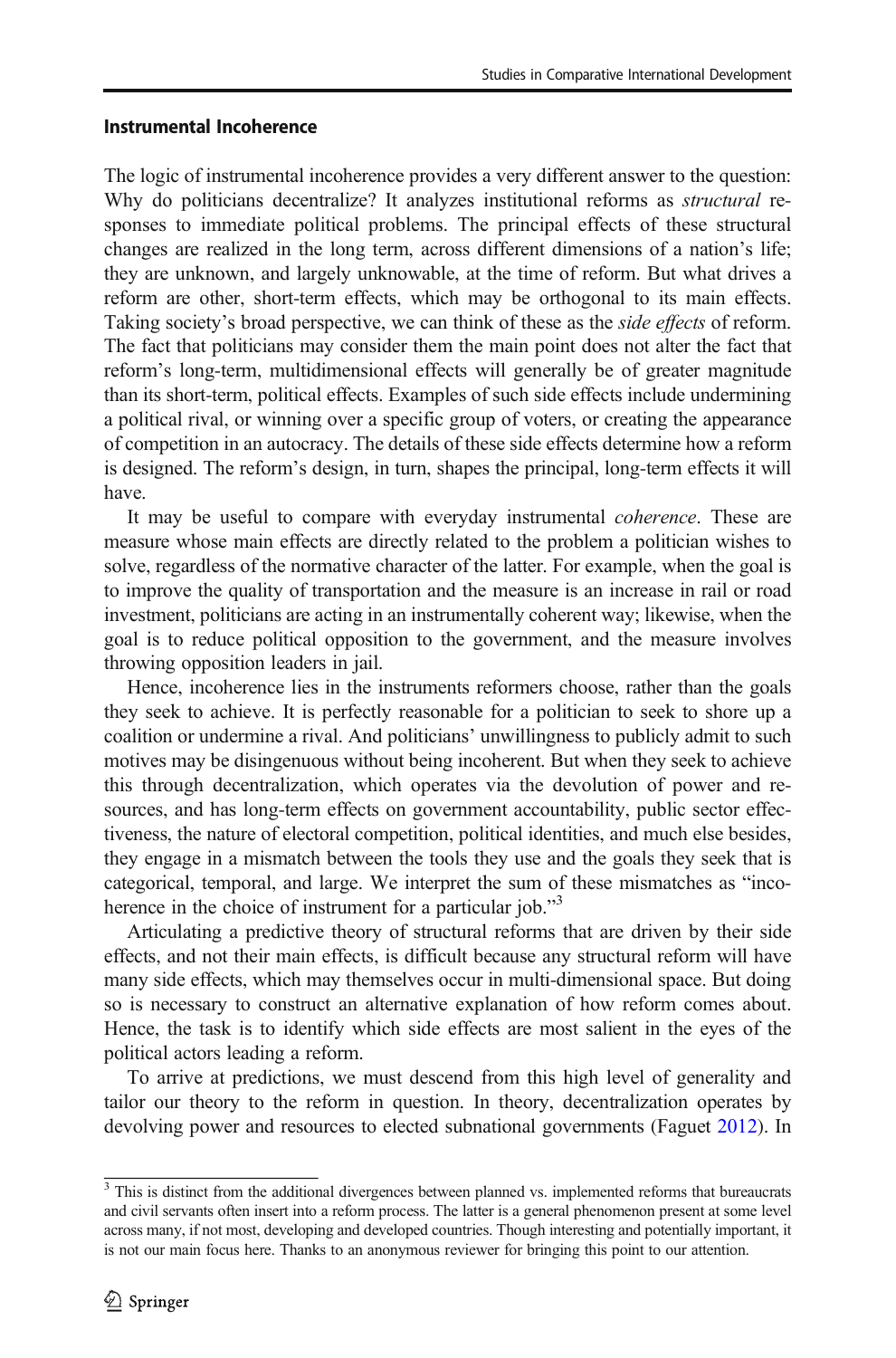practice, as Bardhan and Mookherjee ([2006](#page-25-0)), Litvack et al. ([1998](#page-26-0)), and Nagarajan et al. [\(2015\)](#page-26-0) point out, it can be done in specific ways that empower subnational governments at the expense of central governments, or empower central governments at the expense of subnational governments. The distinction is key. Reforms that devolve coherent sets of resources and responsibilities to elected subnational governments (Oates [1972](#page-27-0)) and which insulate subnational governments legally and administratively from central meddling, can be thought of as downwardly-accountable decentralizations. The resulting incentives for subnational officials are downward-pointing, via electoral accountability, to their voters (Faguet [2014a;](#page-25-0) Faguet and Pöschl [2015](#page-25-0)).

Upwardly accountable decentralizations deviate from this standard in various ways that make subnational governments beholden to the center politically, fiscally or both. Some of these deviations are empirically common, with effects that are predictable. Examples include failing to devolve real power/responsibility, or devolving insufficient resources, or making (unelected) local administrations legally or politically pervious to central commands. "Unfunded mandates" and "deconcentration" are common terms for the latter two deviations.

In brief and in relative terms, downwardly accountable decentralization shifts power away from central government to empower local officials and voters; upwardly accountable decentralization shifts power and/or resources further to the center, at the expense of local officials.<sup>4</sup> For brevity, we refer henceforth to "downward decentralization" vs "upward decentralization." Note that in both cases, it is central government officials who choose to tie someone's hands—their own in the downward case, and local officials' in the upward case. Both kinds of hand-tying, not just the latter, help central officials achieve some specific, short-term goal.

Downward decentralization tends to be pro-competitive because it not only empowers subnational governments but also creates or empowers subnational political spaces of contestation to determine who will control devolved governments. Such decentralization changes the architecture of government not just fiscally, but by increasing the total amount of democratic contestation in a society. In this sense, it strengthens democracy (Faguet [2017;](#page-25-0) Faguet and Pöschl [2015](#page-25-0); Schattschneider [1960\)](#page-27-0).

Upward decentralizations, by contrast, tend to be anti-competitive in that they introduce specific distortions into a political system, e.g., by limiting subnational political competition, or mis-matching devolved powers and resources, or otherwise undermining the accountability of public officials to citizens. The nature of such distortions implies that upward reforms are often more convoluted and difficult for voters to understand than downward reforms. Such decentralizations may strengthen the party or leader in the short term, but tend to weaken the state in the long term because of the incoherence between what is declared and how it is justified, and what is actually achieved.

That downward decentralization strengthens electoral accountability does not imply that it is uniformly good. Decentralized systems that respect Oates' criteria but fail to

<sup>4</sup> Upward decentralization is likely to kick off a series of strategic responses and counter-responses, the net effect of which might end up benefitting either the center or the periphery. In line with the spirit of the paper, we do not attempt to solve for such extended games, and hence do not claim that the ultimate outcome of upward decentralization is beneficial to the center. But at the margin, the specific effect of, e.g., a decision to shift responsibility for services downwards while retaining resources at the center is to strengthen the center (more resources, fewer needs) and weaken the periphery (more needs, insufficient resources).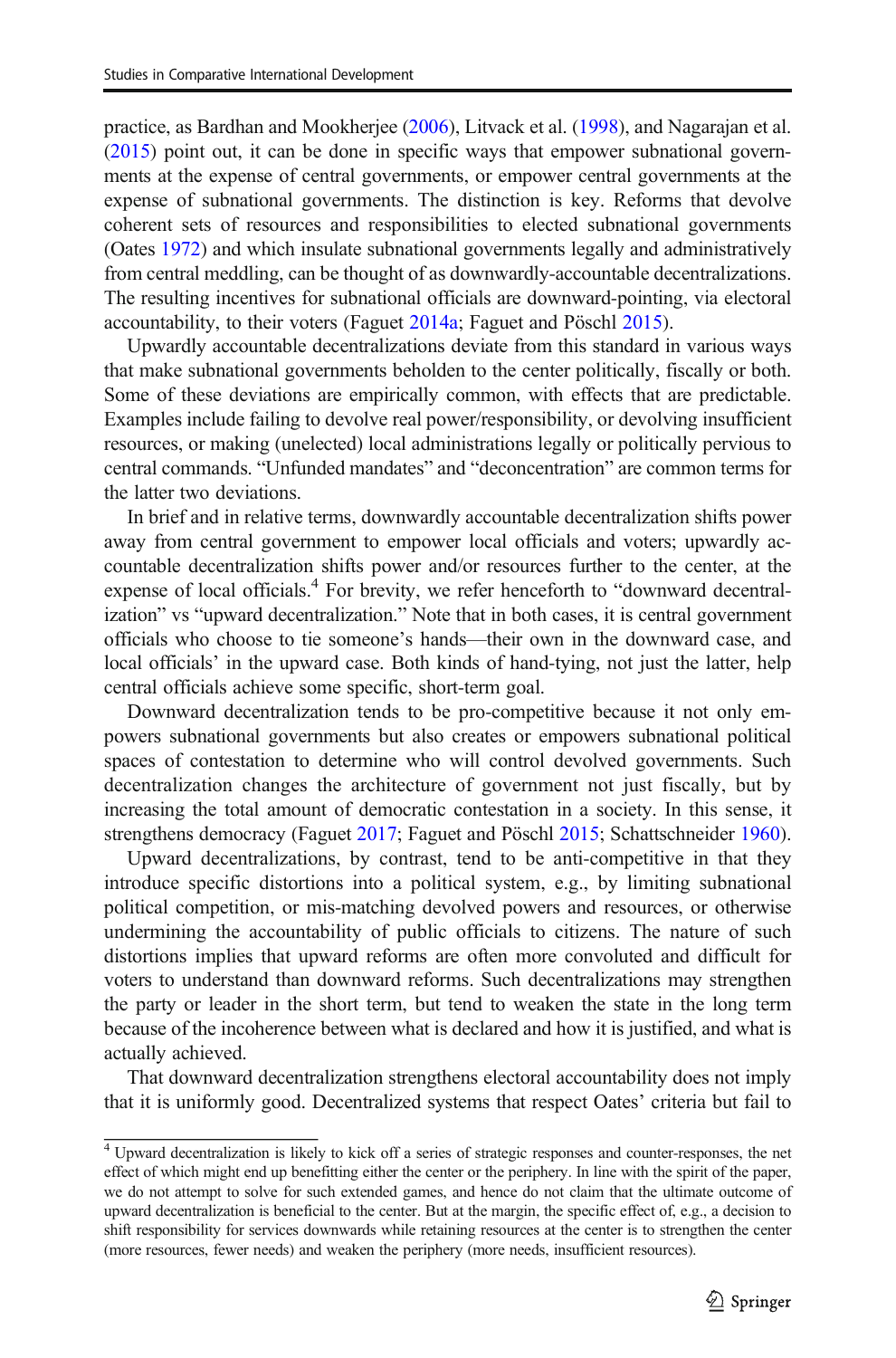<span id="page-9-0"></span>incorporate equalizing transfers can result in richer districts funding better public services, while poorer areas are left to languish, exacerbating inequality and possibly stoking discontent. Under downward decentralization, voters in each district would indeed have significant control over the services provided. But their choices would not be the same.

All else equal, downward decentralization should benefit constituents more. Upward decentralization should benefit senior politicians more. Why, then, do politicians decentralize downwards? Because in their calculations, the short-term benefits of a specific reform outweigh its long-term, hand-tying costs. Such calculations may prove incorrect; politicians may overestimate their political prospects. Further analysis requires descending to the design specifics of particular reforms, which we do below.

# Case Comparison

Bolivia and Pakistan may at first appear an odd choice of countries, with the former decentralizing under democracy while the latter did so under dictatorship. We argue that the comparison is fruitful for the following reasons. First, many countries have decentralized under authoritarian governments (e.g. Ethiopia, Indonesia, Russia, Tanzania). Understanding authoritarian leaders' incentives is accordingly important; it is not enough to focus only on democratic incentives. Second, both countries pursued significant, and unexpected, decentralization reforms at roughly the same time: Bolivia in 1994 and Pakistan in 2000. Both reforms were designed behind closed doors by technocrats hand-chosen by the president. And both skipped over regional governments, decentralizing straight down to municipalities. But in other ways that we explain below, the reforms were designed quite differently and had strikingly different outcomes. Focusing on cases with polar-opposite outcomes allows our study greater analytical breadth.

Lastly, Bolivia and Pakistan have other, perhaps surprising similarities that make them a particularly rich comparison. They are economically similar: per-capita GDPs of US \$5599 (Bolivia) and \$4323 (Pakistan) place both firmly in the lower middle-income category.<sup>5</sup> Both are socially heterogeneous, with diverse populations that speak  $30+$ languages in Bolivia and 20+ in Pakistan. They are geographically highly diverse, with important mountain chains, high plateaus, deserts, and tropical lowlands in both. In size, Pakistan is  $771,000 \text{ km}^2$ ; Bolivia is  $1,100,000 \text{ km}^2$ . Both countries are chronically weak, unstable democracies that have suffered multiple coups since independence; since 1950, Pakistan has had three periods of extended authoritarian rule, and Bolivia four. And in both, decentralization was a contentious issue since the 1950s.

In the pages that follow, we describe the status quo ante in each country, and then use extensive, original field evidence to analyze the decision to decentralize as a function of very different political needs, producing predictably divergent decentralizing strategies and, hence, polar-opposite outcomes. We focus throughout on the decision to decentralize per se, as opposed to the longer-term effects of reform, and then on how the characteristics of these decisions map onto reform design.

<sup>&</sup>lt;sup>5</sup> As categorized by the World Bank's World Development Indicators: <http://data.worldbank.org/>; PPP estimates for the period 1996–2000.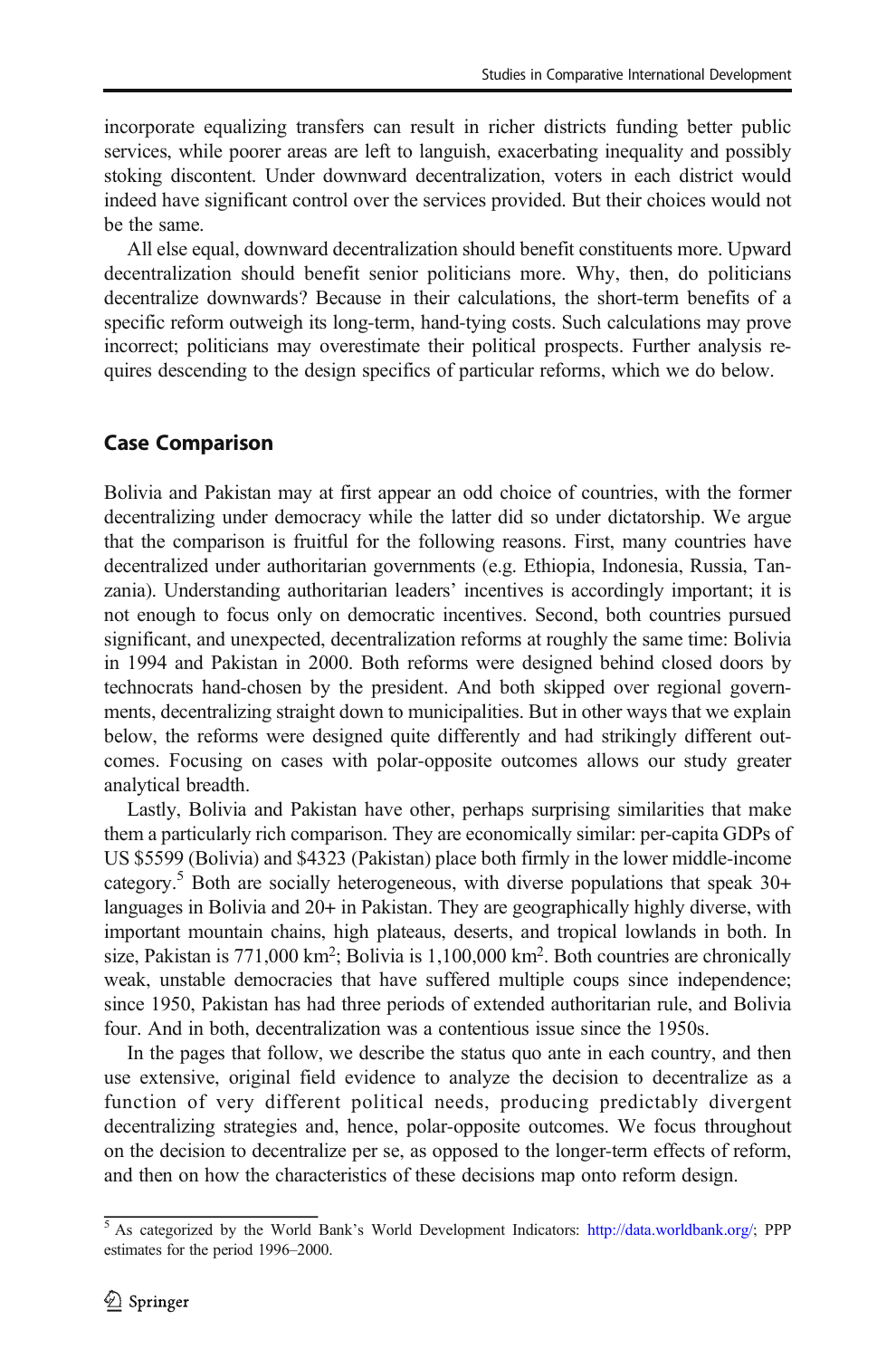## <span id="page-10-0"></span>Decentralization in Bolivia

#### **Overview**

The deep history of decentralization in Bolivia is of great contention and no decentralization. The country's Spanish colonizers bequeathed Bolivia a highly centralized public administration. In such a large, sparsely populated, diverse country, demands for decentralization were an early and regular refrain. We see this most dramatically in the 1899 civil war, in which Liberal "federalist" forces allied with indigenous militias to defeat a Conservative government that defended the unitary state. Once victory was secure, Liberals relocated the seat of government, disarmed indigenous soldiers, and executed indigenous leaders (Klein 1993). The Liberal state that followed was as centralized and hierarchical as its Conservative predecessor, only now run from La Paz. Although calls for decentralization continued throughout the twentieth century, the country's peculiar history ensured they were never answered. During its first 110 years of independence Bolivia lost half its national territory, chiefly to Chile, Brazil, and Paraguay. These traumas created a deep memory of loss, and a fear of national dismemberment that haunts Bolivians of all classes and backgrounds today. The result is a strong shared assumption amongst politicians that their country has a weak center, and national disintegration is a constant threat (Mesa [2012](#page-26-0)).

It is all the more surprising, then, that in 1994 the political establishment did an about-face and approved a radical decentralization reform that devolved significant resources and power over public services from La Paz to hundreds of municipalities throughout the country. The President who promulgated these reforms, Gonzalo Sánchez de Lozada, was re-elected in 2002. But his second term ended abruptly in 2003 when a popular uprising left many dead in the streets and he was forced to flee the country. This was followed by a period of political instability, from which Evo Morales emerged as a political giant, bestriding the national stage. First elected president in 2006, Morales won every election, plebiscite, and other electoral contest during his first decade, almost all by unheard-of margins.<sup>6</sup> Once in office, Morales began overturning each of Sánchez de Lozada's big reforms; re-nationalizing the oil, gas, railroad, and other sectors; unpicking education reform; re-designing the executive branch; and launching new public pension and other entitlement programs. Strikingly, the one "neo-liberal" reform that Morales not only did not overturn, but instead deepened, is decentralization. First with his new Constitution, and then with a Framework Law of Autonomies and Decentralization, Morales' government expanded decentralization well beyond its initial scope, creating new levels of subnational government with new powers and privileges, and transferring far more resources to them (Faguet [2014b\)](#page-25-0).

Why is this so? Surely, Morales' grip on national politics and the levers of power was sufficient to bury this reform too. Why did he instead choose to push decentralization much further and make it a centerpiece of his era? To understand this, we must understand why his arch-enemy, Sánchez de Lozada, decentralized in the first place. We must analyze how reform promised to help him overcome specific political

 $<sup>6</sup>$  His first major electoral reversal came in February 2016, when he narrowly lost a constitutional reform</sup> referendum that would have allowed him to run for a fourth presidential term, through 2025.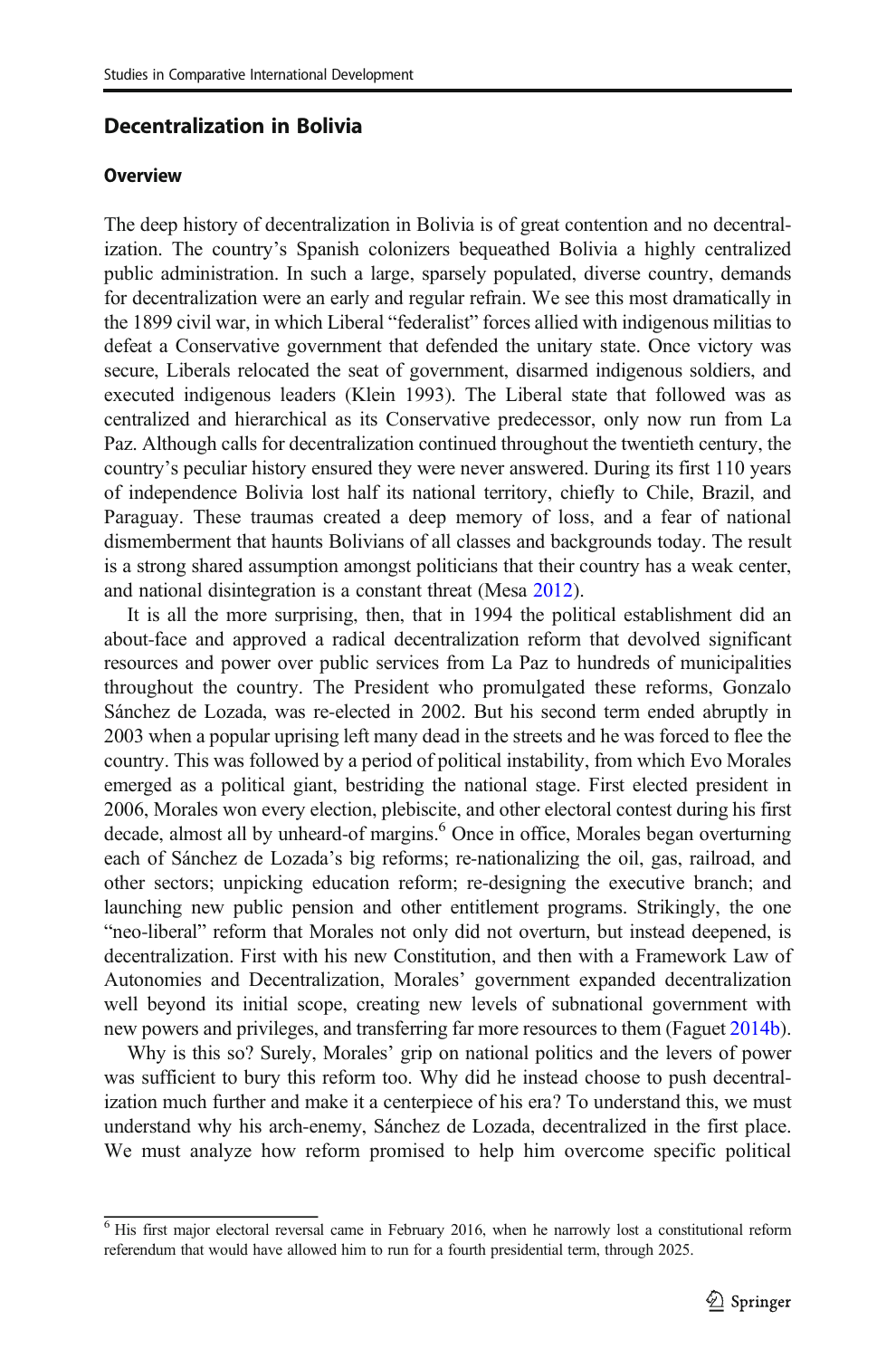problems, as a function of which it was designed and implemented in very particular ways, leading to effects that proved radically different from those of Pakistan.

#### The Problem

Newly elected Pres. Sánchez de Lozada inherited a nation mired in economic and political malaise. Since overcoming hyperinflation in the mid-1980s, per capita income and wages had stagnated much below the pre-crisis levels of the late 1970s. Political discontent was high, with growing denunciations of government ineffectiveness and corruption. That fueled the rapid growth of neo-populist parties like the UCS (Unión Cívica de Solidaridad) and Condepa (Conciencia de Patria), built around charismatic business and media tycoons, and the long-term decline of Bolivia's "traditional" political parties. By the 1990s, not even the MNR (Movimiento Nacionalista Revolucionario), the party of the 1952–1953 revolution, could win elections outright.

Meanwhile, regional pressures on central government grew. Business elites, based mainly in the fast-growing city of Santa Cruz, showed great skill in building a mass movement appealing to regional identity and pride around core business interests of greater fiscal devolution and political autonomy from La Paz. In Congress, cross-party regional blocs were able to block legislation that threatened parochial interests. And on the streets, leaders called "civic strikes" that blocked national transport links and brought major cities to a standstill, and explicitly threatened to break the country apart in pursuit of their regional demands (Sánchez de Lozada 2011, Tuchschneider 1997).

In the midst of these conflicting pressures, Sánchez de Lozada decided to decentralize. Why? The question is much more than casual. As many authors have pointed out, this is the "black hole" at the heart of the decentralization debate (Faguet [2012](#page-25-0) and 2014b). Who gets into politics to give power away? Some have argued that decentralization was a distraction from more important items on the government's agenda, like privatization; others that it was simply "something different," tried perhaps out of a sense of desperation (Kohl [2002\)](#page-26-0).

#### The Solution

We argue that decentralization was attractive because it offered specific solutions to pressing political problems that the new government faced. Most importantly, it offered the MNR the opportunity to forge a new covenant with the 42% of the population living in rural areas (INE (Instituto Nacional de Estadística) [1992](#page-26-0)). Rural Bolivia had been the MNR's bedrock since the Revolution, when the party redistributed land from latifundia to peasants, thereby winning the loyalty of two generations of rural voters. But by the 1990s, this second generation was dying out, and with them the powerful memory of land reform. Younger voters were defecting in droves to neo-populist parties that offered a potent mix of cultural revindication and small-scale clientelism (Sánchez de Lozada 2011, Romero 2007, Teodovitch 1997, Toro 1997).

With the Law of Popular Participation, the MNR calculated it could revolutionize government in Bolivia's large rural hinterland, traditionally poor and under-served—if not ignored—by La Paz. By creating hundreds of local governments complete with elected leaders and investment budgets for rural schools and health posts, decentralization would dramatically improve primary service provision and extend the reach of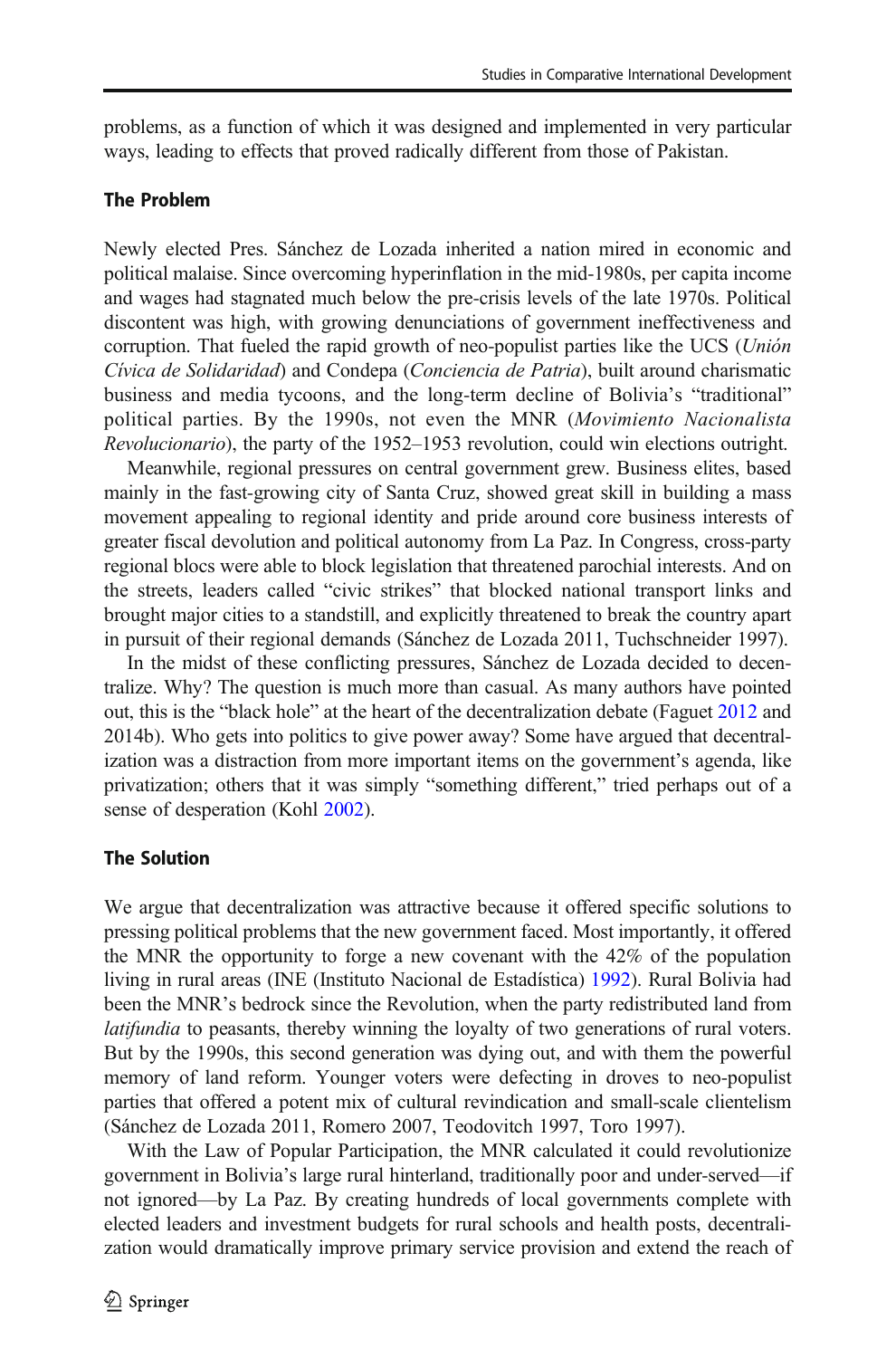the state throughout the countryside (Perez 2007, Rangel 2007, Sánchez de Lozada 2011). A second "founding moment" would ensue, forging a new, multi-generational bond between the MNR and grateful rural voters. Like land reform, decentralization would make the MNR the natural party of government for another 50 years.

For similar reasons, the proposal appealed to other "traditional" political parties that were also losing votes to neo-populist upstarts (Aguirre 1997, Balcázar 1997, Brockmann 1997). The more thoughtful amongst them hoped that a new, welldesigned program of local public goods provision would undermine support for the UCS and Condepa by displacing the lure of their clientelistic gifts (Urioste 1997). Decentralization also appealed to powerful private sector interests throughout the country, who similarly feared the rise of populism (Sánchez de Lozada 2011). This included many firms in regional capitals like Santa Cruz, Cochabamba, and Tarija, which stood to gain from the boom in local construction and service contracts that rural municipalities were expected to put out to tender (and in fact did; see Faguet [2012](#page-25-0)).

The genius of Bolivia's reform was that it responded to two big problems with one instrument. It promised not only a credible cure for the MNR's long-term decline, but also a solution to regional pressures that threatened to break the country apart. Decentralization achieved the latter by acceding to the demands of regional elites, but in a way they did not expect. By decentralizing not to regional governments, which they would have dominated, but well beneath them to municipalities, Sánchez de Lozada pulled the rug out from under the business interests that had successfully mobilized so much popular support. This effectively neutralized powerful regional and civic opposition to the new government. And by going well below the level of Bolivia's major regional and ethnic cleavages, it identified decentralized governments with issues of everyday public service delivery, as opposed to regional and ethnic identity (Sánchez de Lozada and Faguet [2015](#page-27-0)). Lastly, as O'Neill ([2003](#page-27-0)) and others have argued, the MNR was the best-organized party in Bolivia, with chapters in most towns and villages, and hence best placed to win local elections.

## The Reform

Decentralization would cure the twin ills of hegemonic party decline and centrifugal regional pressures by administering a jolt of democracy to the Bolivian body politic. High degrees of participation in newly created local governments were essential if voters' sympathies were to be redirected from regional elites and populist parties towards the MNR. This is because fiscal weakness required significant local counterparts to help finance any significant expansion of public services (Sánchez de Lozada 2011). The Bolivian state was fiscally and organizationally weak, and needed a "citizen subsidy" to increase its presence. More importantly, an effective way to cleave citizens' sympathies away from rivals was to re-orient them towards local governments and the party responsible for creating them—not by preaching to them, but through their active participation in local governance.

The "Law of Popular Participation" had to be carefully designed if the plan was to work. Sánchez de Lozada convened a team of some 40 experts to draft the law, including members of the parties in his governing coalition, but also notable technical experts independent of all political parties (Molina 1997). The group worked behind closed doors debating how best to design a decentralization that effectively devolved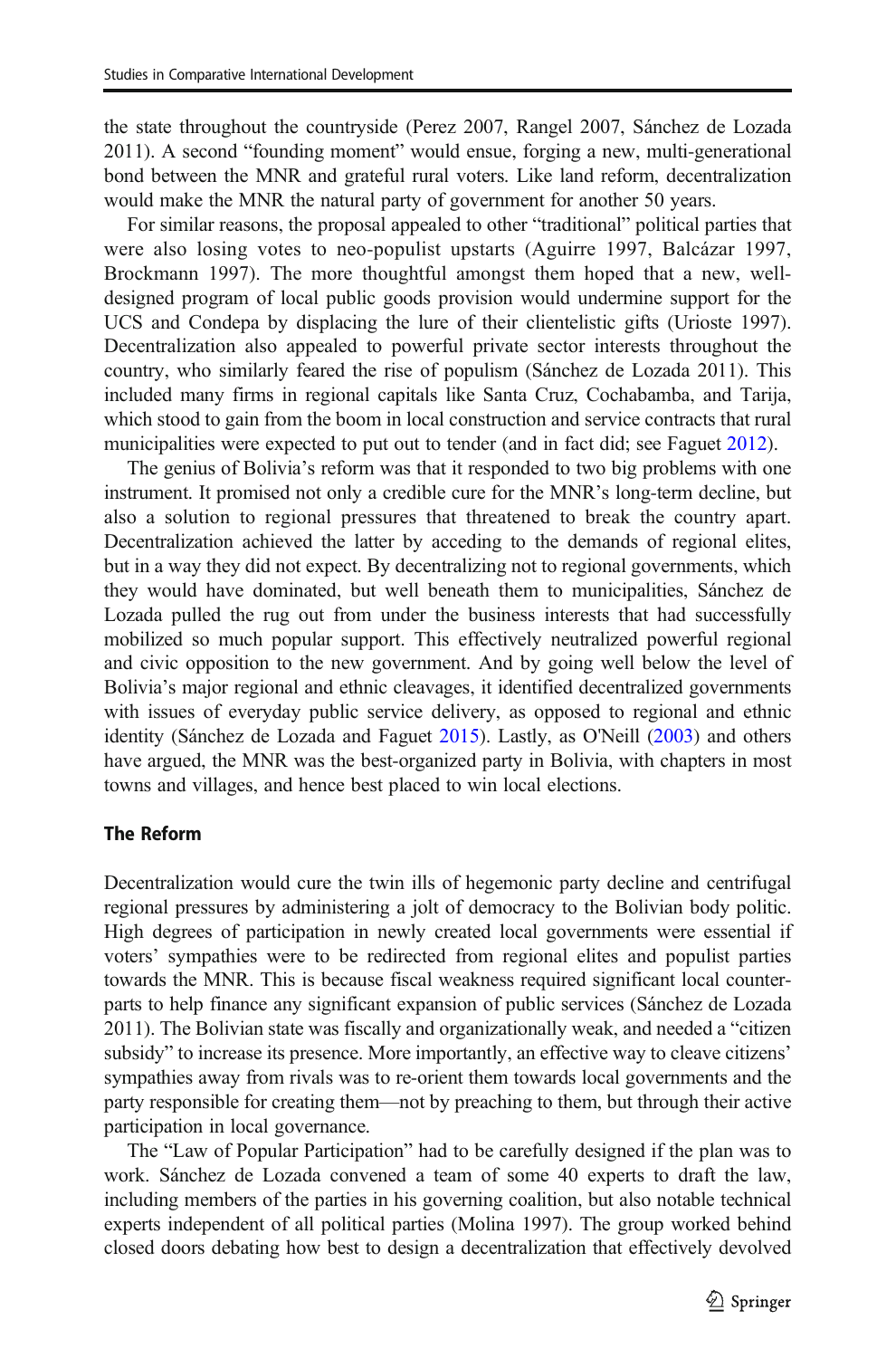power and increased the participation and responsibility of citizens. Many versions of the law were produced and debated; as the project took shape, more advanced drafts were discussed with opposition parties and interest groups (Sánchez de Lozada 2011, Tuchschneider 1997).

Initial drafts decentralizing to regions, as regional elites had long demanded, were rejected. Then, the group hit upon the idea of decentralizing to elected municipal governments, and leaving unelected, weak administrations in regional capitals. This solved the problem of devolving real power and resources and increasing citizen participation without adding fuel to the secessionist fire. It also, very cannily, disempowered Santa Cruz' business elites (Molina 2007, Sánchez de Lozada 2011). The reform was strikingly simple, straightforward, and easy to comprehend. Its five main points were:

- 1. Ownership of infrastructure in, and responsibility for provision of, primary services—primary education, health, local transport, etc.—were transferred from central to local governments.
- 2. Twenty percent of national tax revenues were transferred to municipalities.
- 3. Funds were allocated amongst municipalities on a strict per capita basis.
- 4. Enhanced accountability was built into the law via Oversight Committees, which incorporated natural civic organizations (e.g., peasant unions, neighborhood committees, *ayllus*) into municipal governance.
- 5. New municipalities were created, and existing ones expanded, to incorporate all of Bolivia into the system. Border adjustments were carried out by local consensus.

Oversight Committees (OCs) were meant to incorporate Bolivia's diverse, spontaneous civic organizations into the local governance framework. To this end, the OC and its President enjoyed legal equivalence with the Municipal Council and Mayor, such that the OC could suspend central transfers to the municipality if they disagreed with local investment or policy priorities.

The initial reaction to reform was, with hindsight, funny. Labor leaders united with business elites and NGOs to denounce the "damned law", and organized protest marches in Bolivia's main cities. But eager take-up by citizens, including a 127% rise in voter turnout, plus massive participation in participative planning and grass-roots accountability mechanisms in Bolivia's towns and villages (Faguet [2012\)](#page-25-0), gave the lie to claims that this was yet another tool of "neoliberal domination." Within Bolivia, this line of attack was swiftly abandoned.

Curiously, the idea that decentralization was a neoliberal imposition of the World Bank and other international agencies has continued to resonate outside Bolivia, especially amongst the NGO and activist communities (e.g., Hylton and Thompson [2007;](#page-26-0) Kohl and Farthing [2006](#page-26-0)). Faguet ([2012](#page-25-0)) and Sánchez de Lozada and Faguet [\(2015](#page-27-0)) forensically analyze the decision to decentralize Bolivia, and then the process of designing the reform. Not only were the World Bank and others not involved, during the first 2 weeks after its announcement, they failed to recognize Popular Participation as the decentralization program it clearly was.<sup>7</sup> Bolivian reformers employed a language and administrative structure—incorporating indigenous organizations and decentralizing to municipalities

<sup>7</sup> In response to "Was decentralization a World Bank imposition?", Sánchez de Lozada exclaimed, "Oh, they did not have the slightest idea!" (Sánchez de Lozada and Faguet [2015,](#page-27-0) 48).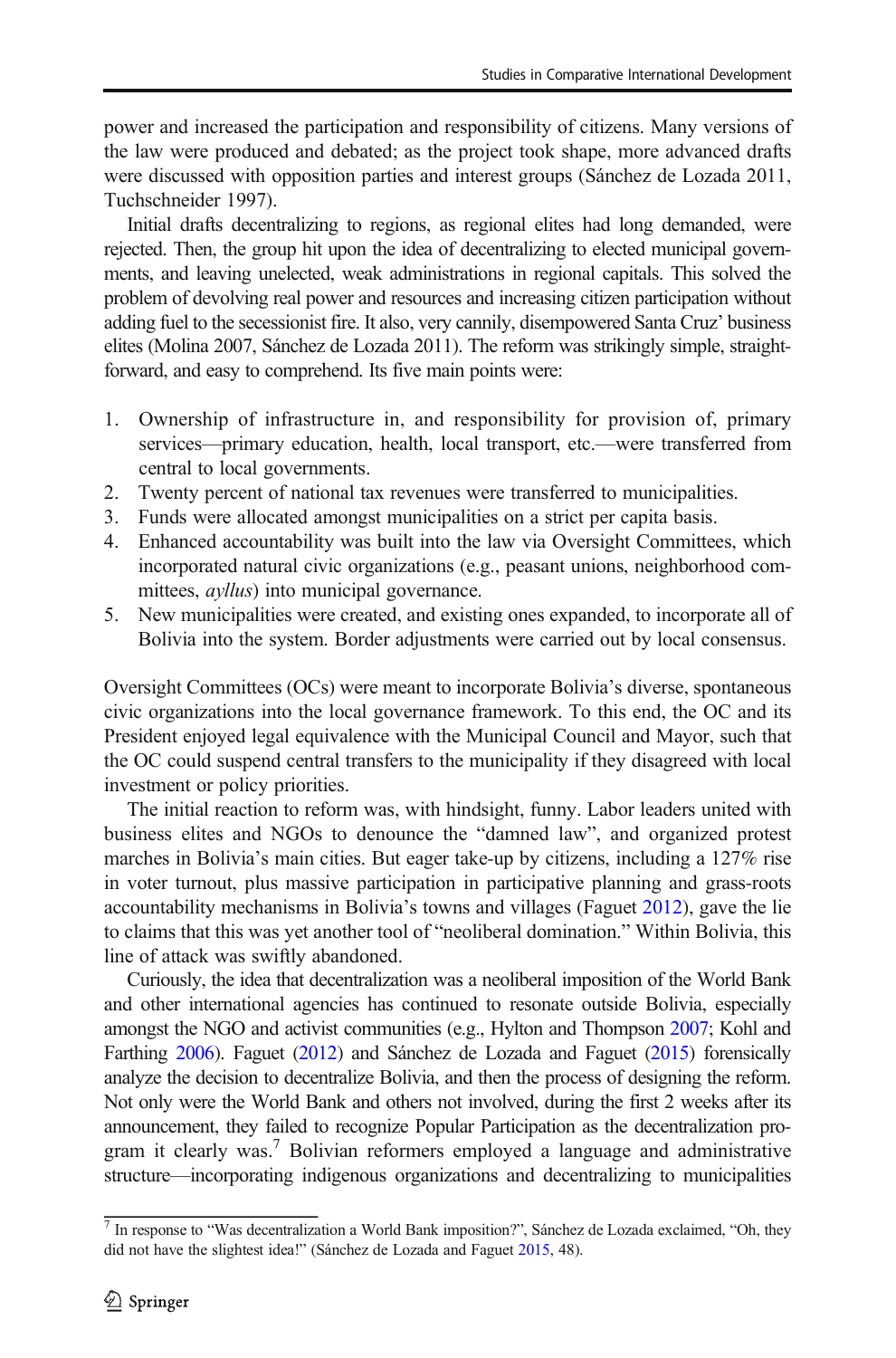<span id="page-14-0"></span>instead of regions—that significantly departed from the "international best practice" blueprints recommended by international financial institutions at the time. This indigenization of reform probably explains their initial confusion.

Decentralization's effects on public sector investment patterns were immediate, dramatic, and nationwide. Resources shifted from a small number of rich districts to Bolivia's smaller, poorer, rural, traditionally abandoned municipalities. The Bolivian state became more responsive to local needs through the actions of its municipalities (Faguet [2012](#page-25-0) and 2014b). And so decentralization became a normal way of life for Bolivians, and eventually a defining national characteristic, as it remains today. Not even the political earthquake that overthrew Sánchez de Lozada's second presidency some years later, and buried the entire political establishment, could undo this reform.

During his first years in office, Morales reversed all of Sánchez de Lozada's reforms in a deliberate, highly symbolic fashion. He also began quietly recentralizing resources and authority from departments and municipalities to La Paz. But demands from the regions—and, more powerfully, from Bolivia's villages and towns—convinced him to change course. Opposition to the government's centralizing tendencies led to violent confrontations in 2007–2008, and the deaths of anti-government protesters. This, in turn, paralyzed the constitutional reform process—Morales' signature policy—amid mounting rumors of armed militias and the threat of civil war.

Morales' canny solution took a leaf out of Sánchez de Lozada's book. With quiet irony, the government changed tack and proposed further devolution to elected regional governments—no longer appointed administrations—as well as the creation of new layers of provincial-level government, and new types of rural and indigenous autonomy. Central resource transfers increased significantly. This combined tactic allowed Morales to claim credit for a new reform, christened Autonomías, that was distinct from Sánchez' decentralization. The highlights of this about-face fit nicely into Morales' broader discourse of indigenous politics and more resources for rural areas.

## Decentralization in Pakistan

#### **Overview**

In 1999, on a return flight from Sri Lanka to Pakistan, Chairman of the Joint Chiefs of Staff General Pervez Musharraf was informed that Prime Minister Nawaz Sharif had removed him from office and barred his flight from landing in Pakistan. Incensed, Musharraf ordered his generals, through Dubai Air Traffic Control, to take control of Karachi Airport. The flight landed with  $7$  min of fuel remaining.<sup>8</sup> Musharraf immediately ordered the arrest of Sharif and his closest collaborators, and dissolved the national and provincial assemblies. On 12th October 1999, Gen. Musharraf took over as Chief Executive, acting, he claimed, from "sincerity, loyalty and selfless devotion to the country," as corrupt politicians had rendered civilian institutions dysfunctional.<sup>9</sup>

<sup>&</sup>lt;sup>8</sup> A scheduled Pakistan International Airlines flight, with 200+ passengers aboard. [http://www.nytimes.com/](http://www.nytimes.com/1999/10/17/world/countdown-to-pakistan-s-coup-a-duel-of-nerves-in-the-air.html?ref=pervezmusharraf) [1999/10/17/world/countdown-to-pakistan-s-coup-a-duel-of-nerves-in-the-air.html?ref=pervezmusharraf](http://www.nytimes.com/1999/10/17/world/countdown-to-pakistan-s-coup-a-duel-of-nerves-in-the-air.html?ref=pervezmusharraf)

<sup>&</sup>lt;sup>9</sup> [http://www.pakistani.org/pakistan/constitution/post\\_12oct99/musharraf\\_address\\_13oct1999.html](http://www.pakistani.org/pakistan/constitution/post_12oct99/musharraf_address_13oct1999.html)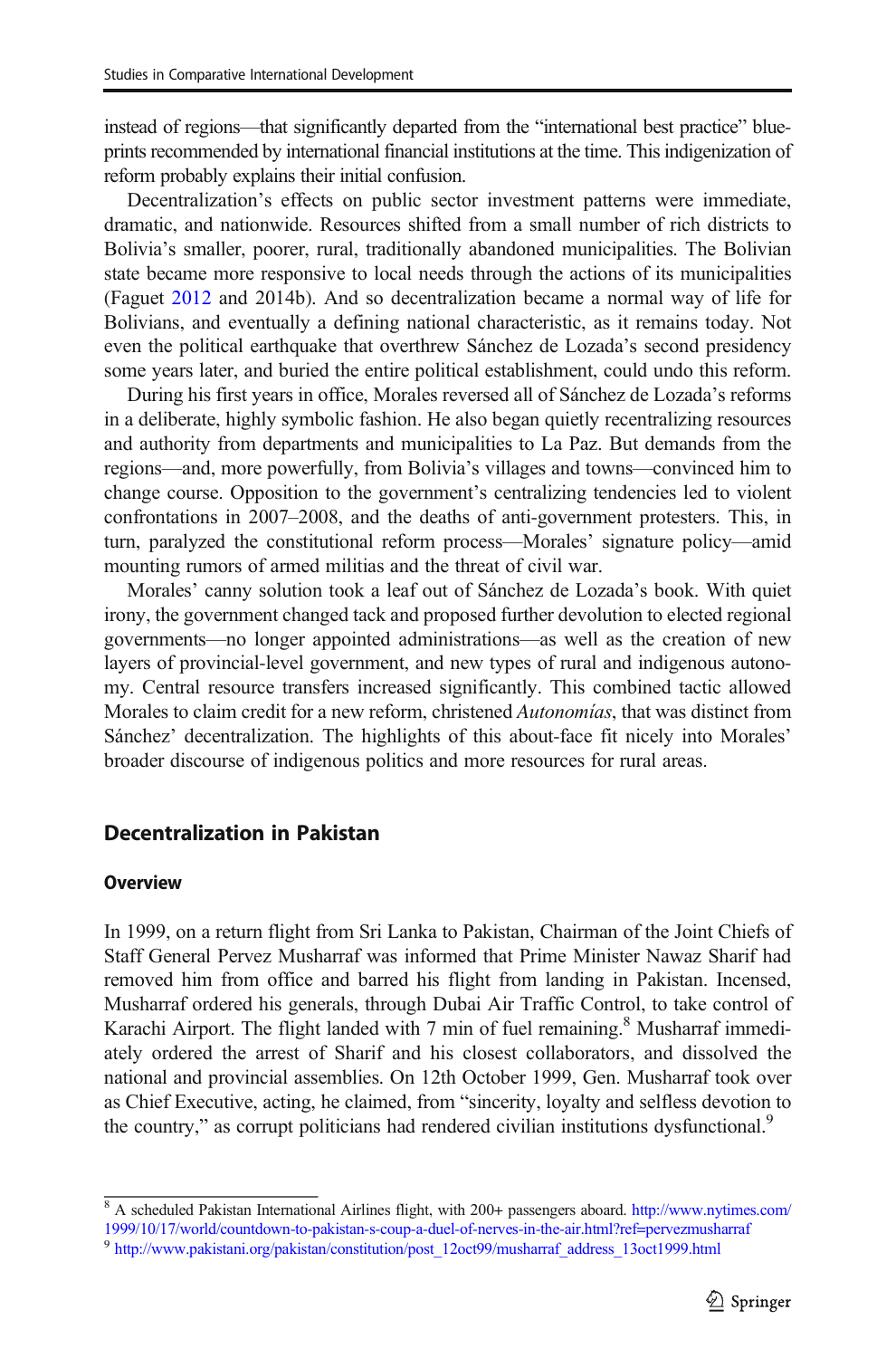A Supreme Court ruling gave Musharraf 3 years in office, after which he must restore democracy.<sup>10</sup> The military government seized this opportunity to introduce a third tier of local government below provincial governments. The reform was drafted by the National Reconstruction Bureau (NRB) and approved in March 2000, with elections scheduled for August 2001. Seven years later, before a third round of elections, Musharraf was forced to resign. One of the first acts of the new democratic government was to cancel local elections and recentralize power to the provinces. Why was decentralization abolished so soon after the restoration of democracy? And why did no Pakistani fight to retain a system that brought government closer to them? Answers to these questions, we argue, lie in the political motivation that drove the enactment, design and implementation of reform.

## The Problem

Pakistan's third military dictator came to power following its longest and most turbulent stretch of democracy, during which power switched hands repeatedly between arch-rivals Benazir Bhutto and Nawaz Sharif. Both had come to power twice, and both had been ousted (constitutionally) half-way through their terms on charges of corruption. Perhaps tired of instability, the public did not protest Musharraf's coup; many hoped government might improve (Waseem [2006](#page-27-0)).

How could Musharraf legitimate his de facto regime and prolong his time in power? He formed an anti-corruption unit that systematically targeted political opponents in an aggressive witch-hunt, while ignoring evidence against pro-regime politicians (Waseem [2006](#page-27-0)). Those charged were often acquitted if they switched allegiance to the pro-regime political party (Pakistan Muslim League - Q). This had the dual effect of demonizing the political class as fundamentally corrupt and bolstering a party that supported the dictatorship.

But to remain in power, it was not enough to prosecute the opposition. Failure to comply with the court's 3-year deadline would seriously undermine Musharraf's legitimacy. This was underlined by pressure from the international community, as well as a free and critical media at home. In a bid to gain public support, Musharraf called a referendum proposing himself as President, with elected national and provincial governments. But how could a man who had overthrown a democratically elected government win a referendum? Where would he find the grass-roots support necessary to prolong his regime?

## The Solution

Musharraf found his answer in decentralization (Talbot 2012). The new tier of local government would create some 80,000 offices, whose occupants, and their dependents, would be directly beholden to him. These would be the foot-soldiers of a political movement that would win the referendum and keep him in office. And it had the added advantage of placating the international community in the wake of a coup, as it signaled a first step towards democratization. Although the conception and design of the reform were highly idiosyncratic, as explained below, organizations such as the World Bank,

<sup>10</sup> [http://news.bbc.co.uk/1/hi/world/south\\_asia/746262.stm](http://news.bbc.co.uk/1/hi/world/south_asia/746262.stm)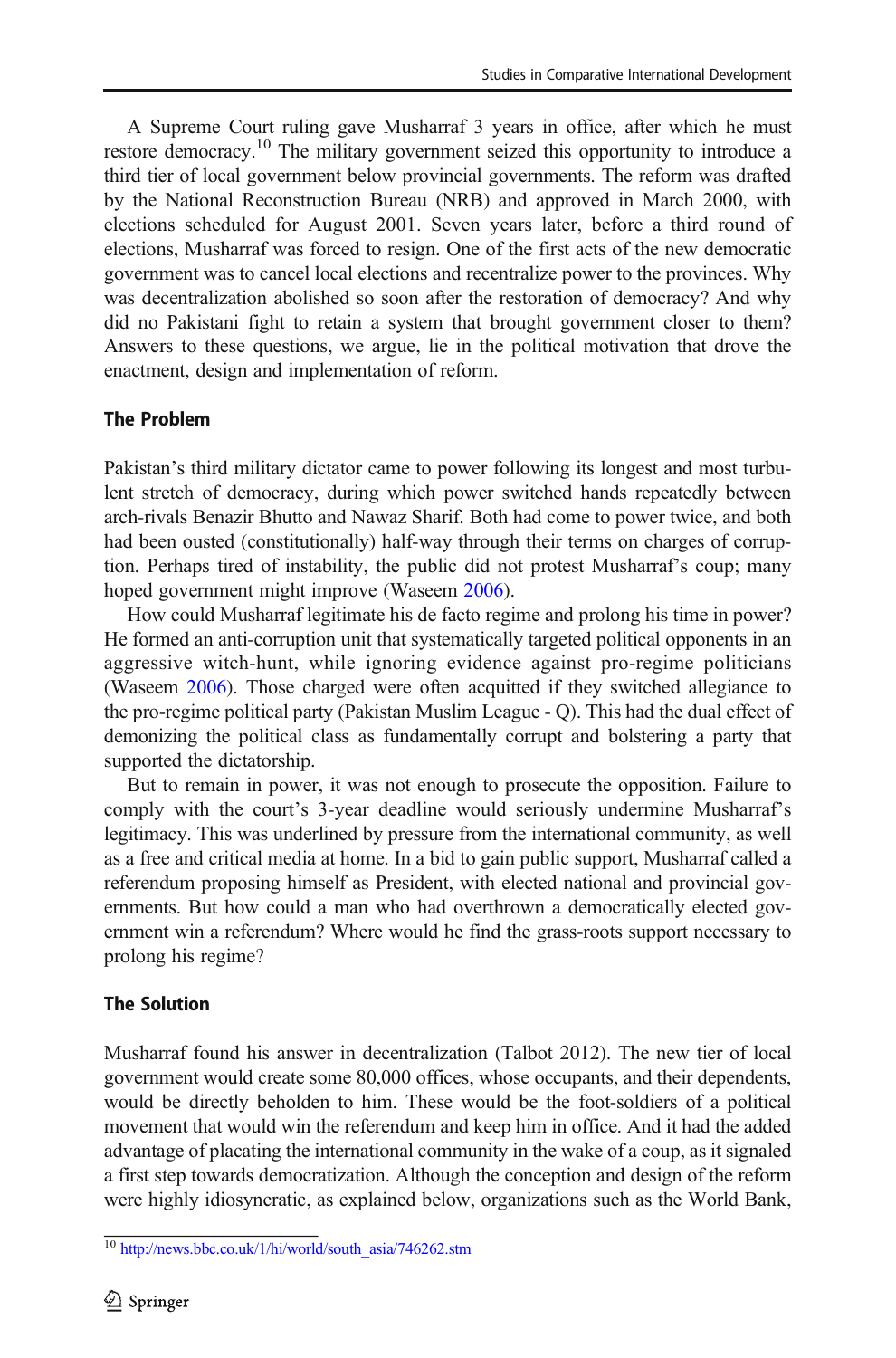Asian Development Bank, USAID, DFID, and others quickly offered to aid the initiative (Manning et al. [2003\)](#page-26-0).

Reform was officially marketed as deepening democracy. But as one informed observer notes, "it was clear to everyone that the system was being implemented to legitimize Musharraf's military rule" (Sultan 2013). The reform was carefully crafted to achieve this in its planning, implementation, and design stages. A Local Government Ordinance (LGO) was drafted and implemented by the NRB, a collection of top military personnel and pro-regime bureaucrats and politicians headed by a general. Members of the main political parties were explicitly excluded, depriving the process of inputs from seasoned politicians and poisoning any sense of ownership some may have felt towards the idea. According to Shafqat Mehmood (2015), a senior Pakistan Tehreek-e-Insaf politician, the NRB's composition further crippled the process, as they "had no idea about social ethos and political reality. They approached it like a military structure, erecting lines of power and hierarchy in a manner that works in the army. The result was the creation of positions that no one understood."

The LGO was passed in March 2000, 6 months after the coup. Musharraf's plan required local government to be functioning before the April 2002 referendum. Hence, local elections were called in August 2001. As provincial governments would not be reconstituted until the October 2002 general election, powers and resources were devolved from the provinces to newly created local governments before new provincial governments could take office. And no compensating powers were transferred to provinces from the center (Cyan et al. [2004\)](#page-25-0). The latter makes Pakistan an odd outlier in the international context, where most devolved powers and resources previously lay with central government (Faguet [2012](#page-25-0)). The provincial governments that came to power in 2002 found much-depleted versions of their offices. They were further constrained by special presidential protections given to local governments, eliminating provinces' constitutional right to alter or abolish them during two terms (Talbot 2012). Not surprisingly, relations between provincial and local governments were antagonistic from the start.

#### The Reform

Tensions might have been lessened if decentralization had awaited the restoration of democracy in 2002 (Yousafani 2015). But reformers' priority was not to design wellfunctioning democratic institutions, but rather to win a referendum. Several of the reform's clauses explicitly prevented the former: (a) the systematic exclusion of political parties, (b) the convoluted design of the system, and (c) a weak and unclear link with provincial governments. Unconsulted during the planning stage, established political parties were explicitly excluded from the local governments that emerged. The public justification was parties' corruption. The purpose of local government, ex-Chairman of the NRB Gen. Tanveer Naqvi (2015) explained, was to lay the infrastructure for democracy. Exclusion was required to allow new blood into the system, reformers argued, so that "true democracy" could flourish. Such views were probably sincerely held by at least some reformers. More practically, a regime that had just ousted the parties wanted no dealings with them. But the most important motivation was Musharraf's need for a political constituency (Sultan 2013). Partisan elections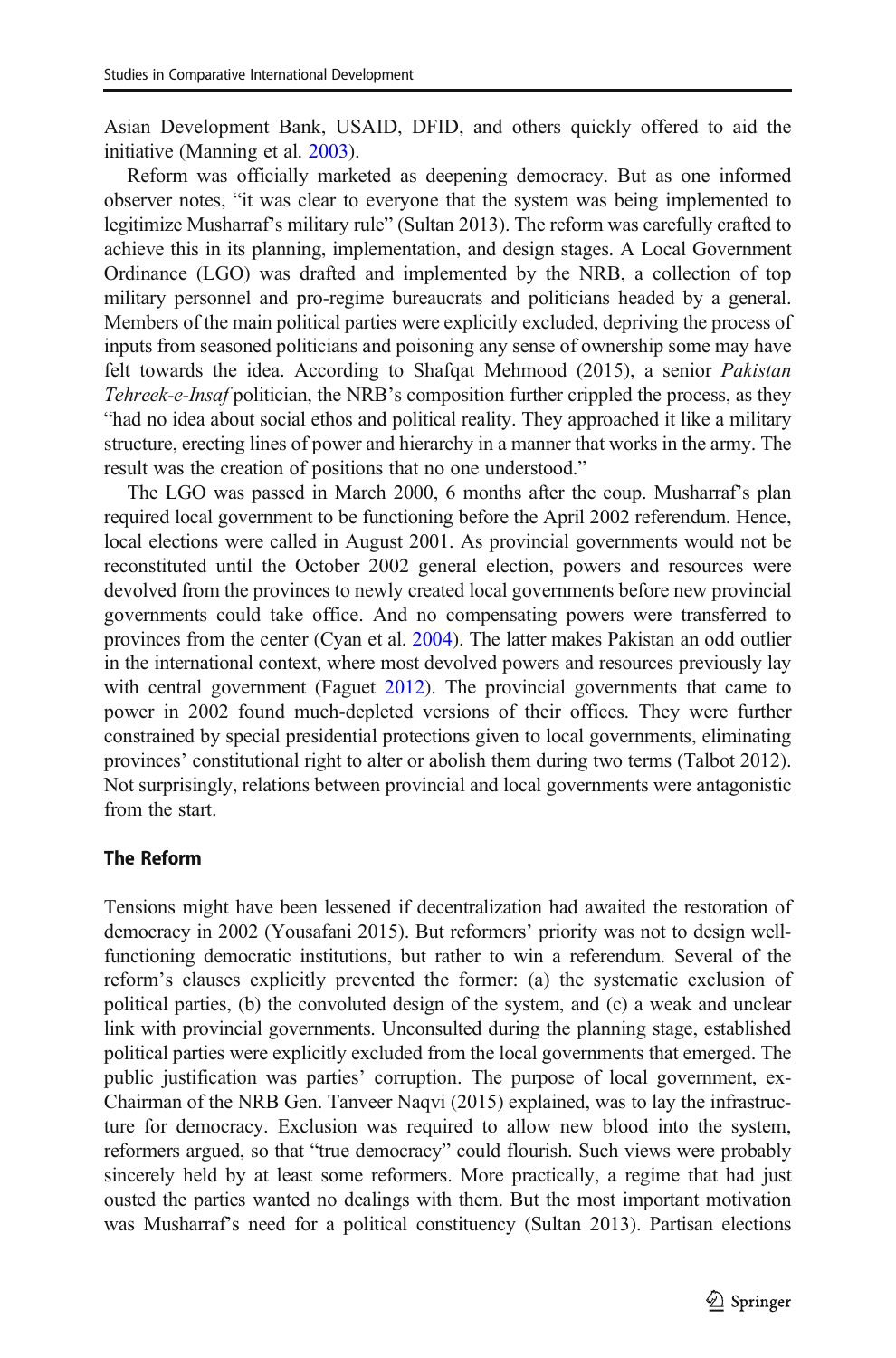

Fig. 1 Links between different tiers of local government. Source: Adapted from Cheema and Mohmand ([2008\)](#page-25-0)

would likely elevate anti-Musharraf politicians to office, risking defeat in his referendum.

To further protect the regime's interests, the reform stipulated limited direct elections and extensive indirect elections. Amongst its three tiers—district, tehsil (municipality), and union—only the lowest, union tier was directly elected, which then formed the electoral college for district and tehsil governments (see Fig.  $1$ ).<sup>11</sup> But most decisionmaking authority, particularly over resources, lay with district governments. Thus, directly elected officials had little say in the planning and implementation of projects (Keefer et al. [2003\)](#page-26-0). The official justification for indirect elections was to maintain an equal-size electoral college (Waseem [2006](#page-27-0)). But according to Daniyal Aziz (2013), NRB ex-Chairman, the driving factor was actually fear that "…if you had direct elections, then real politicians would come up and sort out Musharraf."

Limiting direct elections ensured that the "new blood" entering politics had limited upward mobility. The institutionalization of politics and political parties was undermined, and elections were turned into beauty contests where individuals ran for office based on charisma and influence rather than issues. Subnational politics was blighted by patronage and vote buying (Waseem [2006\)](#page-27-0). Lastly, non-party elections excluded lower and middle-class candidates, who lacked the resources to stand for office without party backing. Where democratic participation is an objective, simplicity of design underpins success by making reform understandable to ordinary citizens. But complexity and non-transparency could be advantageous if the main aims were to undermine political elites and legitimate the dictator. Accordingly, Gen Naqvi was given free rein to decentralize Pakistan in a way functional to the regime's goals (Mehmood 2015).

Convolution and complication were made worse by the lack of hierarchical, fiscal, or political linkages between the three tiers of government. This was by design (Manning et al. [2003\)](#page-26-0). Each tier operated independently, resulting in poor coordination and limited oversight (Taj 2010). It was intended that oversight be exercised by citizens

<sup>&</sup>lt;sup>11</sup> Gen. Naqvi, architect of the reform, opposed indirect elections, which he feared would lead to patronage and vote-buying. Despite his objections, the final version of the reform had direct elections for the lowest tier.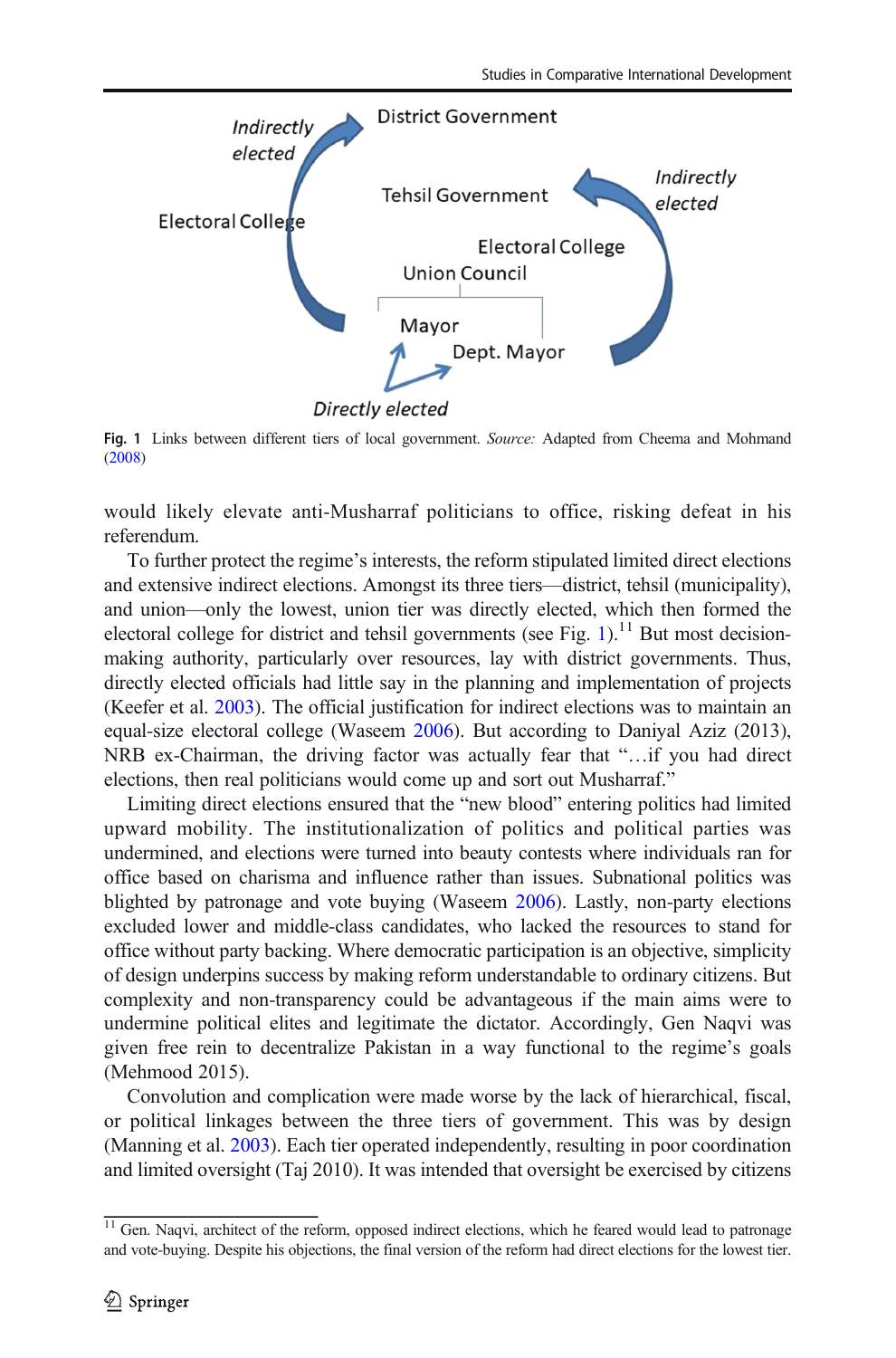through Village and Neighborhood Committees (VNCs), formal bodies involved in planning and budgetary processes similar to Bolivia's Oversight Committees. But in most unions, VNCs were never established, and citizens did not know what they were (Manning et al. [2003](#page-26-0)). Their absence, combined with indirect elections, greatly hindered the accountability of higher tiers of government.

Accountability was further undermined by murky demarcations of responsibilities between hierarchical layers. For example, hospitals were devolved to district governments, but teaching hospitals remained under the purview of provincial governments (Manning et al. [2003\)](#page-26-0). High levels of illiteracy and citizens' limited democratic experience made most unaware of whom to approach for their needs, or whom to hold responsible for poor service provision.

The last, and probably biggest, constraint to local government efficiency—and ultimately its survival—was the link created between provincial and district governments, depicted in Fig. 2. District government was designed to be hierarchically below provincial government. But the LGO gave district mayors authority to override provincial chief ministers, effectively making them independent of, or even superior to, provincial heads (Cyan et al. [2004\)](#page-25-0). Such provisions ensured that district officials remained loyal to Musharraf, but created resentment from incoming provincial governments.

Many powers devolved to local government concerned highly visible, laborintensive services such as health, education, and agriculture. These were some of the main sources of patronage, further exacerbating tensions between provinces and districts (Aziz 2013). Worse still, the reform required provincial governments to transfer funds to district governments, as the latter had few revenue-generating capabilities of their own (Taj 2010). The system further called for abolition of the ruralurban divide in resource allocation. Intended to facilitate rural development, this change drained cities of needed funds. In a political system characterized by patronage politics,



Fig. 2 Lines of reporting and accountability amongst levels of government. Source: Adapted from Cheema and Mohmand [\(2008\)](#page-25-0)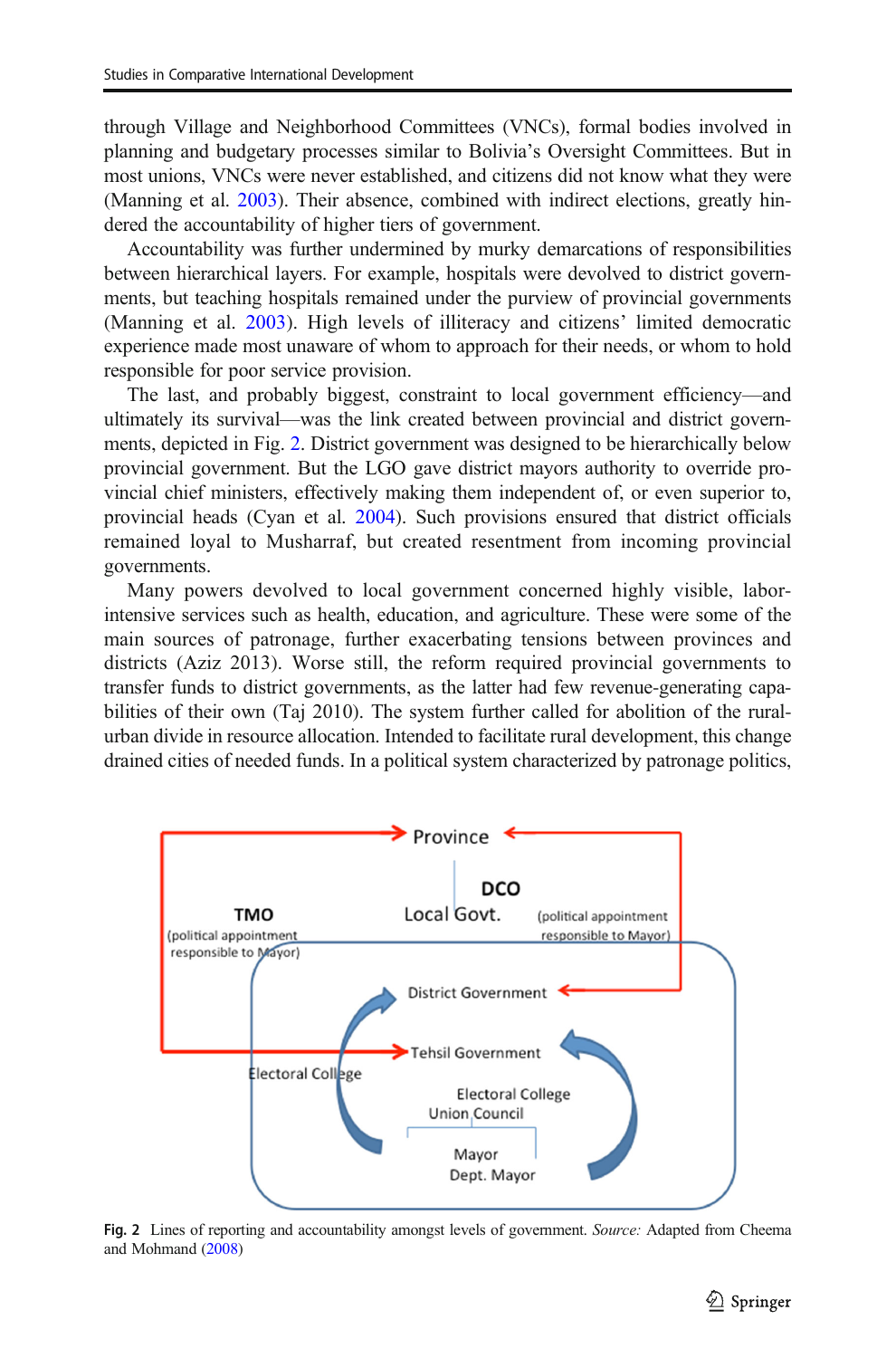<span id="page-19-0"></span>local government was now seen as a threat to provincial politicians' ability to mobilize their base (Cyan et al. [2004](#page-25-0)).

Realizing the need for coordination between levels, the NRB created District Coordination Officers (DCOs)—appointed bureaucrats—to facilitate communication between provincial and district governments. But DCOs were chosen by provincial governments, which had authority to transfer them at any time (Taj 2010). This placed DCOs in the awkward position of being responsible to district governments but accountable to the provinces (Hasan 2002). In practice, it was the party affiliations of provincial and district officials that determined how these relationships functioned. In districts where mayors belonged to the party of the provincial government, relations were relatively smooth. As Mian Amir (2013), ex-District Mayor of Lahore, explained, "I never had money problems as I was part of the government [political party]." Problems arose when a mayor belonged to the opposition. Not only did provinces delay their funds, but any DCO cooperating with district mayors was transferred, making it difficult for mayors to implement policies.

Politicians were not the only group that resented the local government system. Bureaucrats, too, were provoked when they found their authority curtailed. Prior to 2001, districts were run by deputy commissioners. Staffed by a bureaucrat, this office was in charge of most district policy-related issues. The LGO abolished the position, handing its powers to mayors, and replaced it with comparatively weaker DCOs, who had limited rent-seeking opportunities (Taj 2010, ul Haq 2015).

It is hardly surprising that a reform generating tensions between district and provincial governments, ill-will from bureaucrats, and the opprobrium of politicians was quickly reversed by the opposition upon regaining power. By design, the reform excluded political parties, and so was incompatible with their interests. Since the dictatorship had focused so much on undermining the opposition, and so little on enhancing citizen welfare, common Pakistanis perceived little benefit from local government. They saw no need to oppose re-centralization. In 2008, 7 years after its introduction, decentralization was quietly abolished in Pakistan.

# **Discussion**

In Pakistan, Gen. Pervez Musharraf had stumbled into power more or less unexpectedly. His problem was to legitimize his dictatorship in the public's eye, and then extend his rule beyond the 3-year transition conceded by the Supreme Court. He and his circle hit upon a structural solution: decentralization to newly created local governments, which might in principle have extended the reach of the state deep into the Pakistani hinterland, provided some services, and made citizens feel the government shared their concerns.

But the nature of the immediate problem—legitimizing a regime that had overthrown an elected government—required disempowering Pakistan's political parties. Additionally, Musharraf's tenuous legal position, and his uncertain command of the bureaucracy, implied an overriding need to consolidate power and authority and avoid further dramatic change. The decentralized structure that emerged should not be capable of moving quickly or acting decisively. These imperatives explain the two key characteristics of Musharraf's decentralization: (i) the explicit exclusion of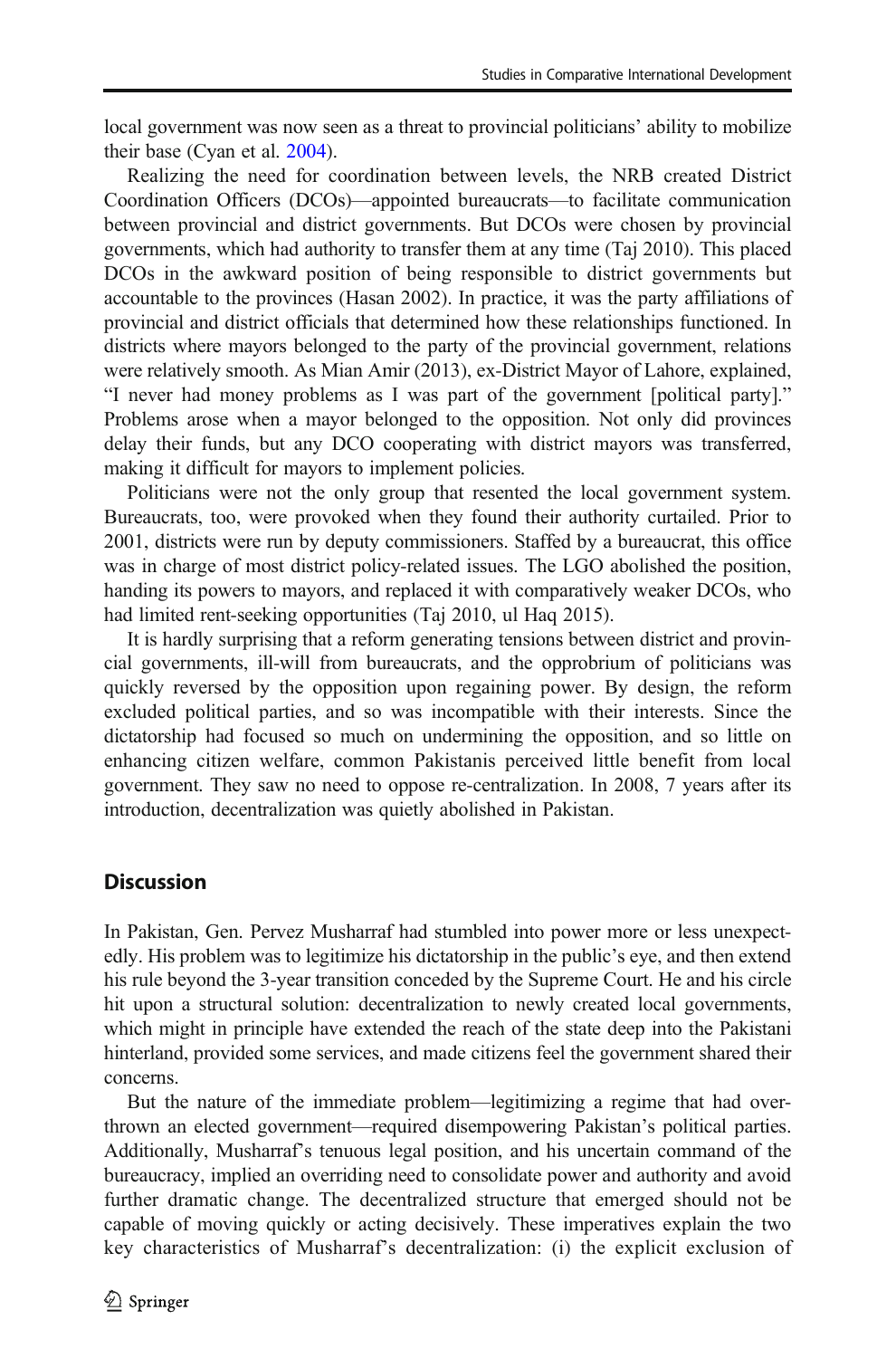Pakistan's political establishment, and (ii) a convoluted architecture defined by ambiguity in service responsibilities, obtuse reporting, and circuitous fiscal flows. Together, these produced weak, confused accountability, and low levels of participation and legitimacy amongst ordinary Pakistanis. Such a decentralization lacked mechanisms of institutional reinforcement (Greif and Laitin [2004\)](#page-26-0). It earned little support from the grass-roots of Pakistani society, and massive opposition from the parties.

In Bolivia, by contrast, the President faced key challenges deeply embedded in democratic contestation. His party, the "natural party of government," was in long-term decline. It could no longer win elections outright, and found it increasingly difficult to assemble governing coalitions with Bolivia's other "traditional" parties, themselves suffering similar processes of decay. The root of their difficulties lay in the rise of neopopulist parties that prospered by attacking corruption, patronage, and the political elite. Additionally, a second set of pressures threatened to stop the government in its tracks: business elites in Santa Cruz and other Eastern regions aggressively threatened secession, and manipulated regional identity to extract resources and policy concessions from La Paz. Like Gen. Musharraf, Pres. Sánchez de Lozada hit upon a structural solution: decentralization to newly created local governments, which would extend the reach of the state deep into the Bolivian hinterland, provide primary services, and make citizens feel the state cared for them.

Like Pakistan, the nature of the immediate problem dictated the terms of Bolivia's solution. But there the comparison ends. Sánchez de Lozada sought to treat the twin ills of political decay and secessionism by administering a jolt of democracy. He sought to win back voters' loyalty by suddenly and radically increasing their participation in government via the hundreds of municipalities he created up and down the country. If it was to work, voters would have to believe in these new local governments. If it was to last, voter behaviors must change and political elites must be coopted. These imperatives explain the three key characteristics of Bolivian reform: (i) devolution of significant resources and decision-making power from central to local government; (ii) an unusually simple and transparent architecture defined by direct fiscal flows, clear service responsibilities, and straightforward reporting; and (iii) the unambiguous buyin of the political establishment. These details were widely disseminated throughout the country. Together, they generated strong accountability and high levels of political participation.

It is telling that in both countries, reform was driven by internal political needs that leaders viewed as immediate priorities. Both Sánchez de Lozada and Musharraf were aware that their decentralizations would be smiled upon by key foreign governments and multilateral institutions. But in both cases, the decision to decentralize, and—more importantly—the many intricate details of program design and implementation, were determined behind closed doors by small groups of key advisers. Reformers worked in consultation with a few key political and business interests in Bolivia, while in Pakistan they worked alone. In both cases, the language of the reforms and their highly idiosyncratic fiscal and legal characteristics bear witness to a preoccupation with local political imperatives and a striking absence of external influence.

Our theory predicts that a downward decentralization, designed to expand and intensify political competition, will strengthen democracy and so survive changes in government. This proved true in Bolivia. The legitimacy local governments quickly earned with ordinary citizens produced a massive groundswell of support for Bolivian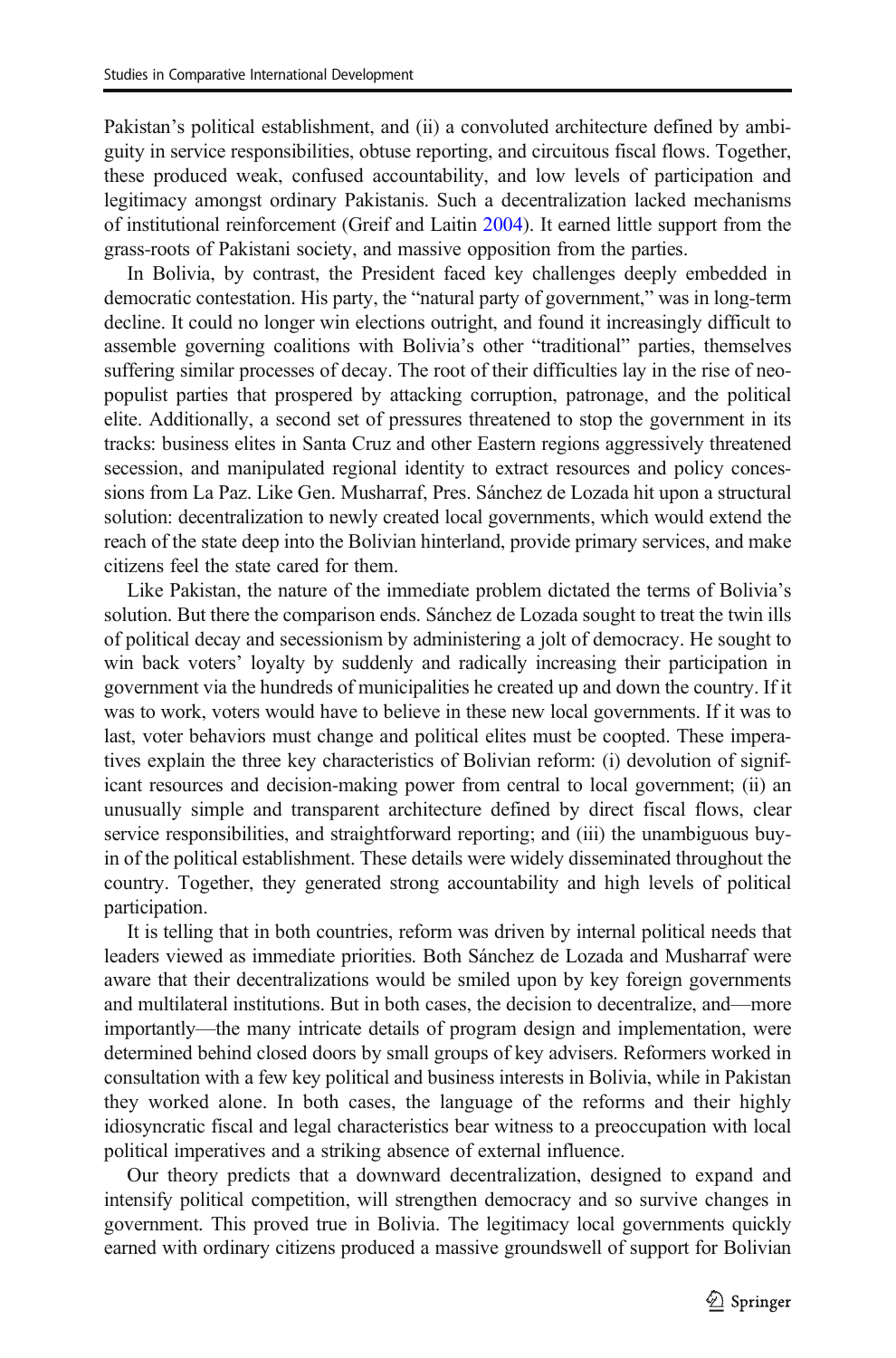|   | Case                                                                                    | Problem                                                                                           | Solution                                                                                                                                              | <b>Result</b>                                                                                                                                                                                                                 | Population*  | Area<br>$(km2)$ * |
|---|-----------------------------------------------------------------------------------------|---------------------------------------------------------------------------------------------------|-------------------------------------------------------------------------------------------------------------------------------------------------------|-------------------------------------------------------------------------------------------------------------------------------------------------------------------------------------------------------------------------------|--------------|-------------------|
| 1 | Uruguay,<br>1870s &<br>1890s                                                            | Civil conflict,<br>militia uprising,<br>skewed<br>distribution of<br>power across<br>space        | Decentralization to<br>departments, with<br>joint selection of<br>subnational officials                                                               | Rebellions ended.<br>Nationwide<br>power-sharing be-<br>tween rural Blanco<br>and urban Colora-<br><i>do</i> parties institu-<br>tionalized                                                                                   | 3.5 million  | 176,215           |
| 2 | South Africa<br>1990s                                                                   | Expected electoral<br>extermination of<br>National Party<br>post-Apartheid                        | Decentralization to 3<br>subnational tiers of<br>government                                                                                           | Creation of regional<br>fiefs for National<br>Party and Inkatha<br>Freedom Party.<br>Peaceful transition<br>to democracy                                                                                                      | 58.6 million | 1,219,090         |
| 3 | Brazil 1970s                                                                            | Stabilizing a de<br>facto regime                                                                  | Decentralization to<br>states. Political<br>opening in which<br>national<br>authoritarianism<br>coexists with<br>subnational<br>competitive elections | Military regime<br>stabilized; lasts<br>longer than any<br>other in the region                                                                                                                                                | 211 million  | 8,515,770         |
| 4 | Uruguay<br>1990s                                                                        | Keeping upstart<br>FA-EP out of<br>power                                                          | Local elections<br>de-linked from na-<br>tional elections; 2nd<br>round introduced                                                                    | Traditional parties<br>retain duopoly.<br>Subnational<br>officials gain<br>stature at expense<br>of national leaders.<br>Party discipline<br>weakened                                                                         | 3.5 million  | 176,215           |
| 5 | Chile 1990s                                                                             | Counteract<br>systematic<br>disadvantages<br>for Left parties<br>in post-Pinochet<br>constitution | Democratization of<br>previously appointed<br>local governments                                                                                       | Left initially wins<br>most local<br>elections. But then<br>Right becomes<br>adept at winning<br>local elections, and<br>is soon<br>overrepresented in<br>municipal<br>governments                                            | 19 million   | 756,102           |
| 6 | Venezuela<br>1980s                                                                      | Shoring up power<br>base of new<br>president who is<br>unpopular with<br>party leaders            | Decentralization to<br>directly elected<br>regional and local<br>governments                                                                          | Rapid spiral of decline<br>of traditionally<br>dominant AD and<br>COPEI parties.<br>Increasing political<br>instability and rise<br>of Hugo Chavez                                                                            | 28.5 million | 912,050           |
|   | 7 Argentina<br>Repea-<br>tedly<br>during<br>nineteenth<br>and<br>twentieth<br>centuries | Many transient<br>political<br>problems                                                           | Many temporary<br>agreements<br>regarding resources<br>and power-sharing<br>between center and<br>periphery                                           | Cycles of<br>decentralization and<br>recentralization.<br>Uninstitutionalized,<br>unstable<br>revenue-sharing<br>system that is sub-<br>servient to momen-<br>tary political imper-<br>atives. The absence<br>of structure in | 45 million   | 2,780,400         |

<span id="page-21-0"></span>Table 1 Summary of empirical sketches of decentralization (see annex 1)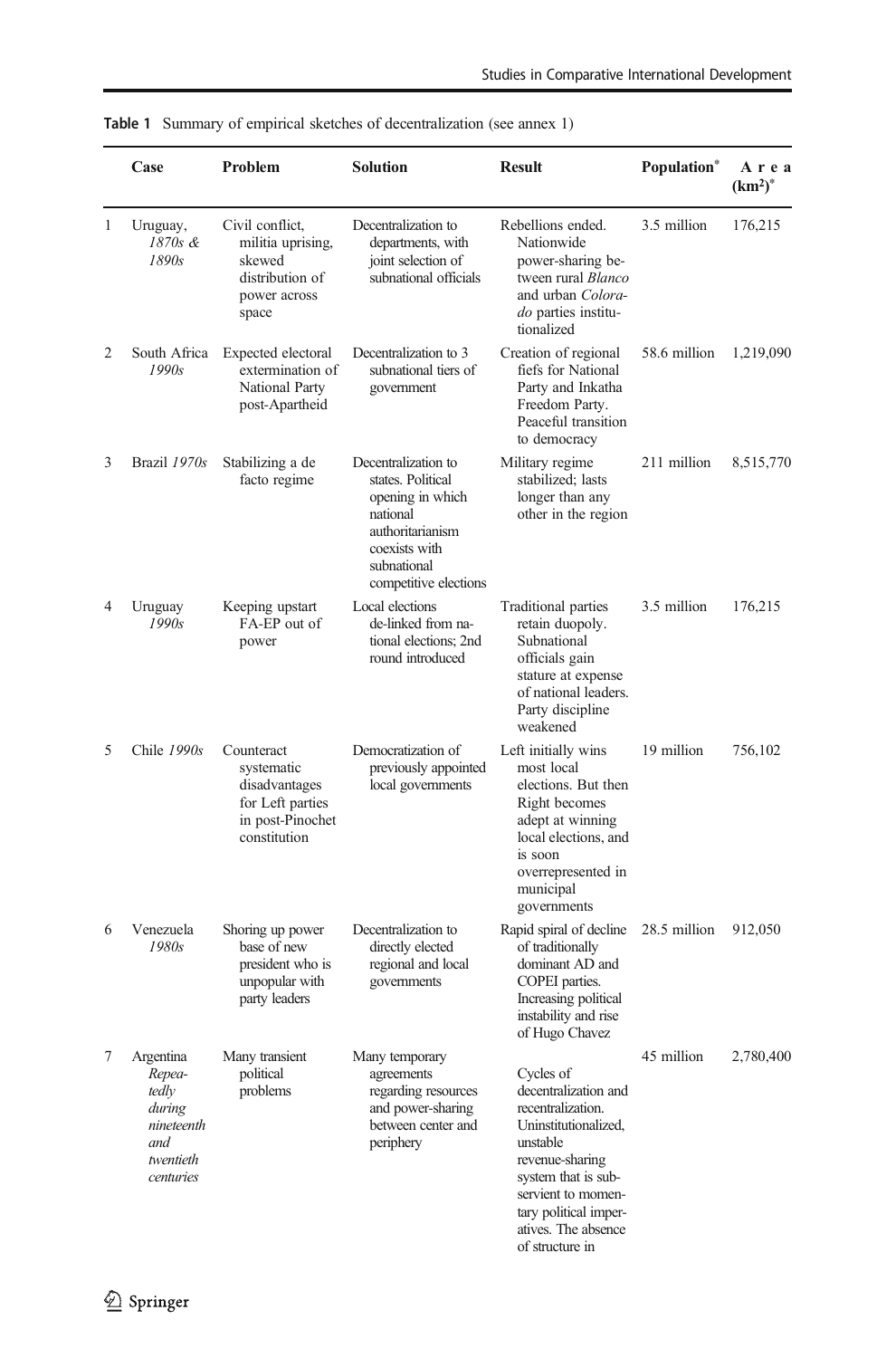|    | Case                   | Problem                                                                                                                                                                             | <b>Solution</b>                                                                                                                                                            | <b>Result</b>                                                                                            | Population <sup>*</sup> | Area<br>$(km^2)^*$ |
|----|------------------------|-------------------------------------------------------------------------------------------------------------------------------------------------------------------------------------|----------------------------------------------------------------------------------------------------------------------------------------------------------------------------|----------------------------------------------------------------------------------------------------------|-------------------------|--------------------|
|    |                        |                                                                                                                                                                                     |                                                                                                                                                                            | service to continual-<br>ly changing political<br>needs                                                  |                         |                    |
| 8  | Ghana 1980s<br>& 1990s | Destroying the<br>political power of<br>rural elites and<br>taxing their<br>economic activity                                                                                       | Decentralization with<br>top-down control,<br>and local account-<br>ability short-<br>circuited, to build a<br>centralized local state                                     | Sham "paper<br>decentralization,"<br>in name only                                                        | 30 million              | 238,533            |
| 9  | Côte d'Ivoire<br>1990s | Extending presence<br>of the state<br>without allowing<br>local-level points<br>of access to state<br>resources.<br>Preventing emer-<br>gence of new<br>leaders in the re-<br>gions | Decentralization via<br>deconcentrated.<br>minimal,<br>military-style admin-<br>istrative corps direct-<br>ly controlled by cen-<br>tral government                        | Sham "paper<br>decentralization."<br>in name only                                                        | 25.7 million            | 322,463            |
| 10 | Tanzania<br>1970s      | Greater planning and<br>control of local<br>affairs to facilitate<br>implementation<br>of central<br>directives                                                                     | Decentralization by<br>extending central<br>government<br>downwards, with<br>top-down control.<br>Replacing elected<br>councils with<br>centrally-appointed<br>authorities | Sham<br>decentralization.<br>Rationalization<br>and consolidation<br>of central<br>government<br>control | 58 million              | 947,300            |
| 11 | Chile $1920s$          | New dictator's wish<br>to undermine<br>civilian political<br>parties                                                                                                                | Replacement of<br>elected local<br>governments with<br>appointed<br>authorities                                                                                            | Undermining<br>decentralization<br>and democracy.<br>Increasing<br>centralization                        | 19 million              | 756,102            |

\* Sources: World Bank Open Data; CIA World Factbook

reform (Hiskey and Seligson [2003](#page-26-0)). Unlike Pakistan, institutional reinforcement in Bolivia was high. This explains why Morales, who reversed all of Sánchez de Lozada's other reforms, ended up decentralizing greater powers and more resources to lower levels of government.

How strikingly different from Pakistan, where a reform that was obtuse and confusing failed to win the trust of the people but succeeded in earning the contempt of elites. Our theory predicts that upward reforms like Pakistan's, designed to distort political competition and undermine accountability, are more likely to perish. Evidence from Pakistan bears this out. When Musharraf was forced to resign in 2008, one of the first acts of the democratic government that replaced him was to abolish his decentralization. Local government died a quiet death in Pakistan, in full view, lamented by no one.

Broader evidence from Africa and Latin America, presented in annex 1 as 11 empirical sketches, and summarized in Table [1](#page-21-0), supports our analysis. Our evidence

 $\mathcal{D}$  Springer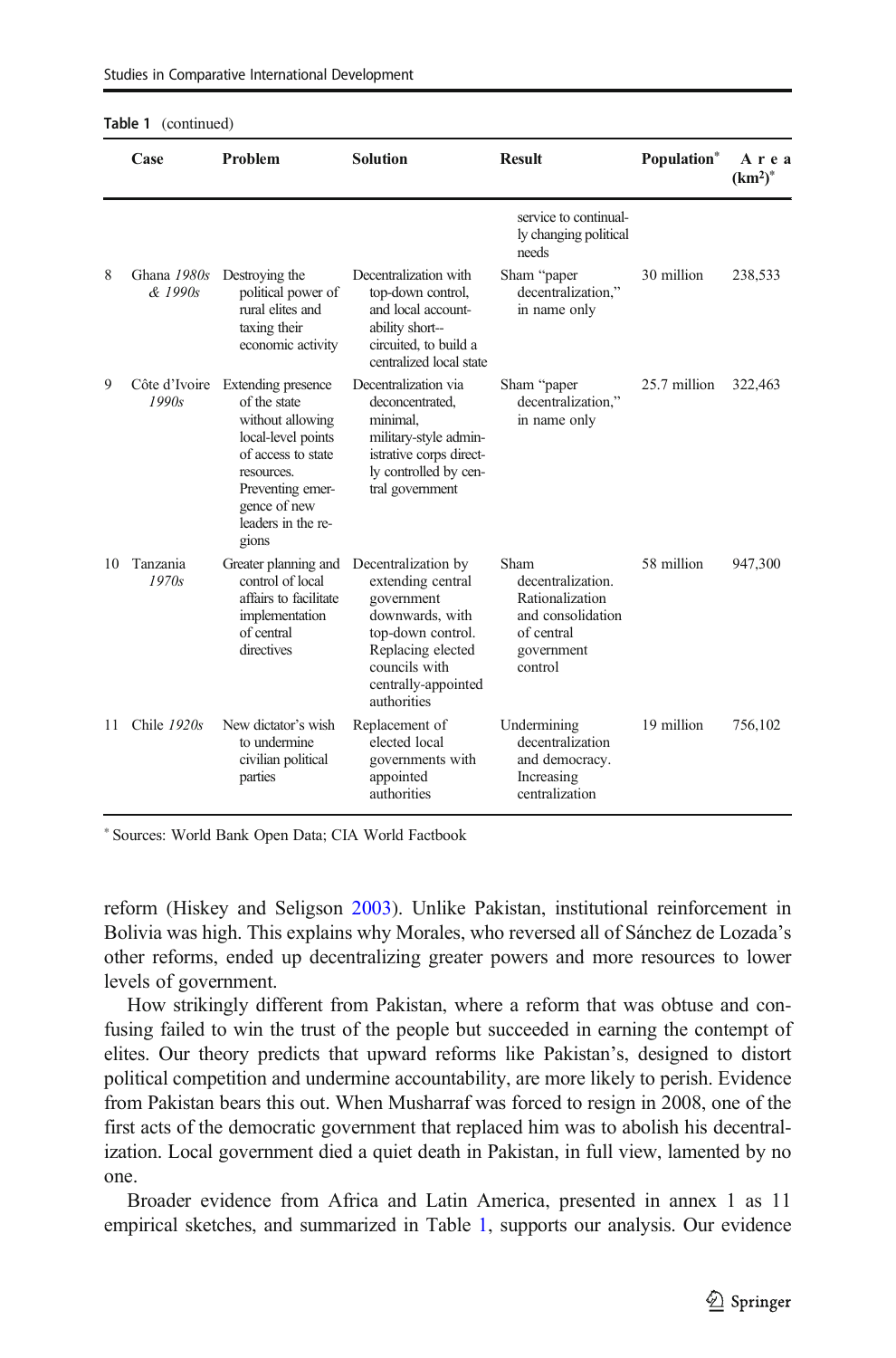<span id="page-23-0"></span>shows, first, that decentralization has been pursued in a wide variety of contexts: from small populations in small territories through to large populations in huge territories; under dictatorships and democracies; and during both war and peace. It underlines that for decentralization to proceed, the problem in question must be immediate and pressing. But it need not concern space nor government hierarchy. It can be as orthogonal to decentralization as excluding an upstart rival from national elections, stabilizing a dictatorship, or countering the institutional manipulations of a previous dictator. In all such cases, reform has long-term effects on politics and the state that are deep, sometimes unwanted, and always unexpected. These quick empirical sketches suggest that our core insight travels beyond Pakistan and Bolivia, and may have relevance for a wide variety of countries.

# Conclusion

Why do leaders decentralize? Who spends the better part of a career, and often a lifetime, climbing the greasy pole of power, only—having reached the apex—to devolve power and resources to subnational officials with independent mandates whom they cannot control? Who gets into politics to give power away? This is one of two "black hole" problems at the heart of the decentralization debate. The second is: Why do apparently similar decentralization reforms often produce strikingly different outcomes, some of which are at odds with reformers' stated objectives?

We offer a new explanation that can help answer both questions. Many decentralizations are no doubt motivated by the expected benefits of devolving power and resources. But in a large share of cases, we contend, politicians decentralize in order to solve specific, discrete, often short-term political problems. Our analysis very likely extends to a much broader class of deep institutional reforms with long-term consequences. Normative appeals to efficiency, state effectiveness, or the common good may excite some leaders but are unlikely to move others to undertake costly reforms. For the latter, self-interested politicians to expend the energy and political capital implied in assembling the coalitions required to push through significant reforms to the architecture of government, it must be the case that the costs of reform are outweighed by specific benefits.

The crucial point is that decentralization is not a specific, short-term, or discrete policy measure. It is, rather, a deep change in the structure of public finances and authority with long-term effects on: the incentives public officials face, the decisions they take and policies they implement, national fiscal balances, macroeconomic stability, the spatial distribution of economic activity, politicians' career incentives, and political parties' internal structures, to name a few. Decentralization changes how a country is run, and so can be expected to have deep effects on many dimensions of a country's life well into the long term.

As the case studies above showed, decentralization reforms are often not designed around such factors. The key to understanding when and how these countries decentralized is, rather, as solutions to pressing, well-defined political problems. Understanding these problems helps further our understanding of the different kinds of decentralization countries implement, as well as their effects. It is important to note that incoherence  $\neq$  bad in our analysis. Even reforms designed in instrumentally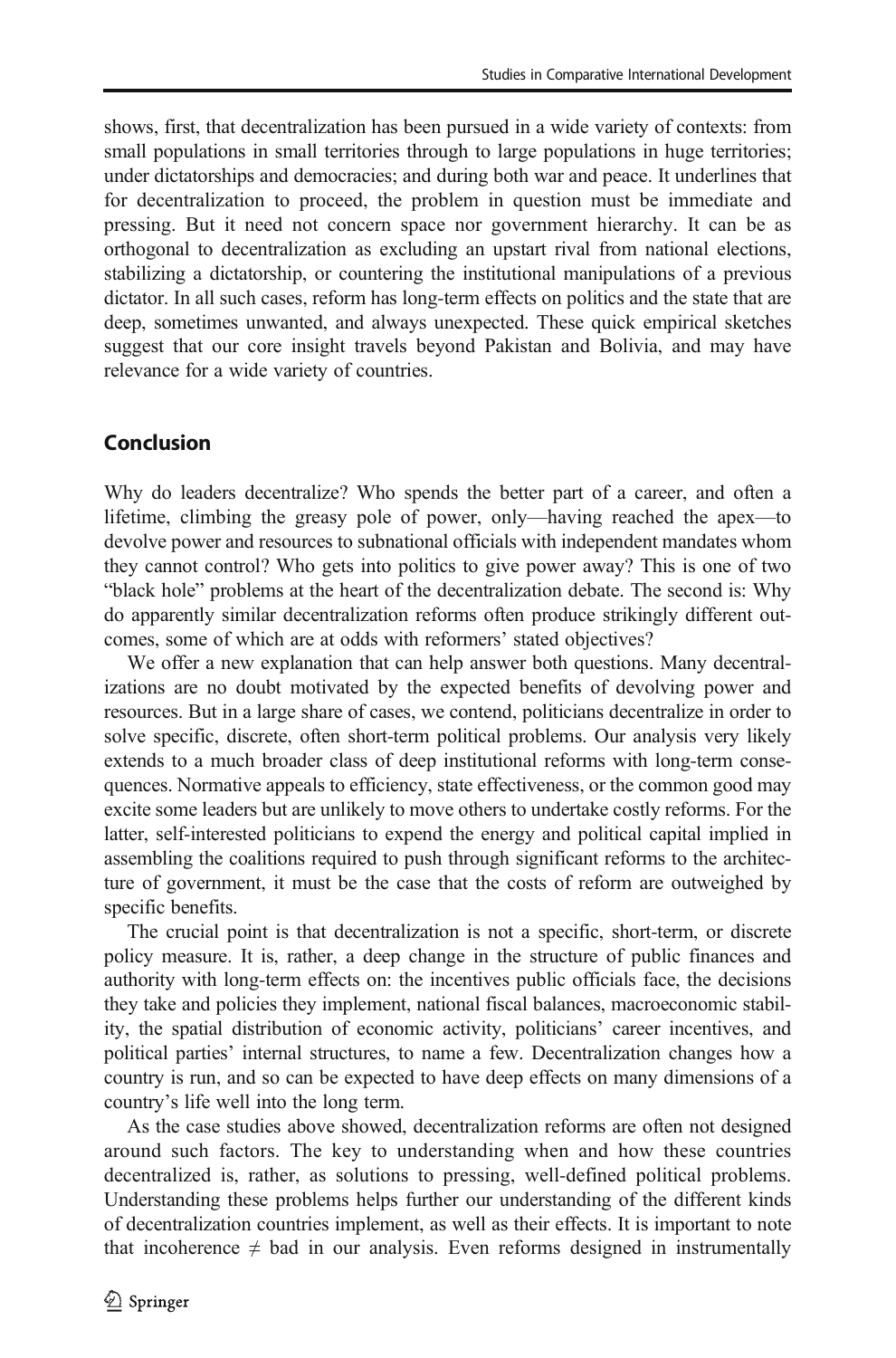incoherent ways can have positive long-term effects. We see this in Bolivia, where reform failed in its instrumental intent (the MNR did not return to dominance), but democracy deepened, political accountability improved, participation increased notably, and a more complex, multi-level state better suited to Bolivia's complex, heterogenous society was consolidated.

More generally, many politicians seem to find institutional reform irresistible, even though the effects of such reforms are unpredictable, multi-dimensional, and likely to extend into the long term. Consider the geographic spread, and deep potential implications, of some recent examples both big and small: reforms to judicial independence in Poland and the UK; Sri Lanka's transition from a presidential to a parliamentary system; the creation of new states in India and new districts in Uganda; reforms to the electoral systems of Bolivia, Chile, Israel and New Zealand; the Brexit referendum and the UK's fractious withdrawal from the European Union; and decentralization in countries as diverse as Colombia, France, India, Japan, Mexico, Mozambique, Serbia, and South Korea (to name a few).

Or rather, perhaps the unpredictability of reform's effects is precisely what appeals? Politicians can promise voters that far-reaching changes to the institutions that govern them will yield broad benefits, while implementing measures actually designed to solve specific, immediate problems of their own. From society's point of view, these last can be thought of as the side-effects, and not main effects, of reform—which we argue are nonetheless determinant. The uncertainty and complexity surrounding reform's real effects work strongly in politicians' favor, undermining even informed predictions, and making voters' expectations easier to manipulate. The result is a sort of institutional reform engine, in which reforms are justified in terms of broad objectives A, but are designed to achieve narrow objectives B; and their effects in the long run may belong to a third, largely unknown, set C (which may, or may not, contain elements of A).

"Everyone knows" that politicians conceal their true motives. We tend to assume these untruths serve politicians' interests, and by extension that they vary as much as politicians' interests do. As citizens, we treat such untruths as unsystematic, if not random. But that is the wrong model. There is more insight to be had, because there is useful information in the pattern of untruths. This paper takes the view that some politicians deceive, and at least some component of the deception is systematic, a response to identifiable stimuli, with consequences that are also systematic, and hence predictable. Recognizing this difference allows us to distinguish between unintended consequences in institutional reform, which are unforeseen effects that are unsystematic, $^{12}$  and *instrumental incoherence*. In the latter, reformers' incentives map onto the specifics of reform design via their side effects, which in turn leads to the medium- and long-term consequences that are eventually realized.

Understanding this helps us understand why institutional reforms are so popular, and why many of them are seen to fail. Some politicians sincerely design institutional reforms around the main effects those reforms are expected to have. They are likely to be judged by citizens according to policy design and implementation. But other politicians pursue reforms in service of their immediate political needs. Such policies are designed around their side effects, not their main impacts. If their main impacts disappoint, voters may feel deceived, and politicians may be ejected from office. This

 $12$  E.g., Bureaucratic problems of implementation, or geographically specific natural resource shocks.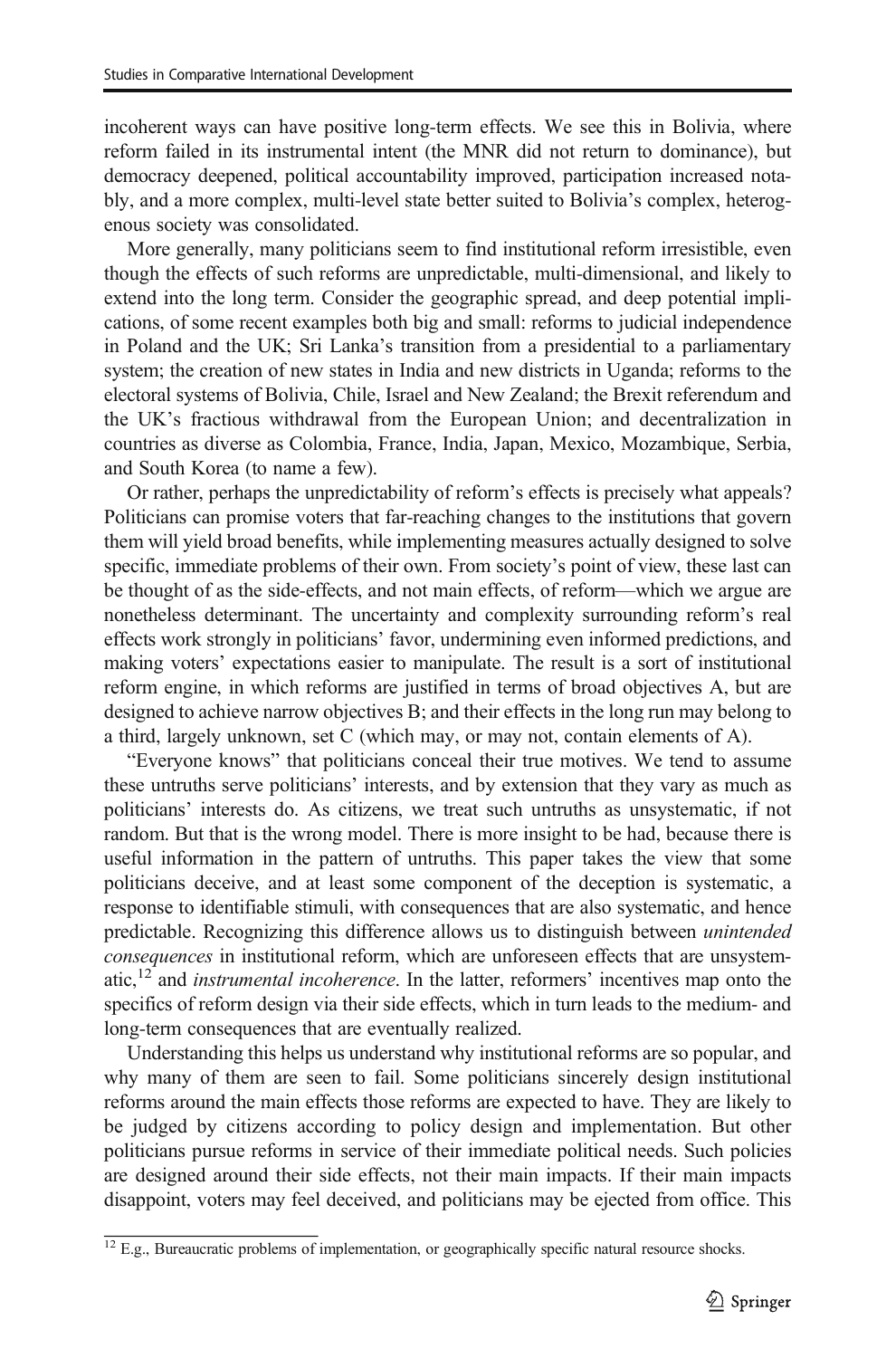<span id="page-25-0"></span>opens the door for new politicians to promise new reforms in service to different political needs, and reap new failures. The policy space for reforms that serve both voters' and politicians' interests is limited, and at times may be vacant. The danger is a grinding engine of reform that gradually degrades institutions and undermines voters' faith in democracy.

Acknowledgements We thankfully acknowledge the Leverhulme Trust and the LSE's William Robson Memorial Prize. We are grateful to Mayling Birney, Teddy Brett, Ha-Joon Chang, Lesley-Ann Daniels, Tim Dyson, Tasha Fairfield, Elliott Green, Jonathan Hartlyn, Liesbet Hooghe, Evelyne Huber, Nihal Kayali, Adnan Khan, Jelle Koedam, Gary Marks, Luigi Mendez, Roger Myerson, Anouk Rigterink, Charles Roger, Ken Shadlen, Gabriel Suchodolski, Rajesh Venugopal, Robert Wade, Borge Wietzke, and seminar participants at Cambridge, IBEI, UCLA, UNC Chapel Hill, and the LSE ID Research Seminar for their thoughtful suggestions. All remaining errors are ours.

# References

- Bardhan P. Decentralization of governance and development. J Econ Perspect. 2002;16:185–205.
- Bardhan P, Mookherjee D, editors. Decentralization and local governance in developing countries: a comparative perspective. Cambridge: MIT Press; 2006.
- Boone C. Decentralization as political strategy in West Africa. Comparative Political Studies. 2003;36(4): 355–80.
- Cheema A, Mohmand S. Decentralization and inequality in Pakistan: bridging the gap? In M. Ali & M. Saqib (Eds.), Devolution and governance: reforms in Pakistan: Oxford University Press. 2008.
- Currie TE, Greenhill SJ, Gray RD, Hasegawa T, Mace R. Rise and fall of political complexity in island South-East Asia and Pacific. Nature. 2010;467:801–4.
- Cyan M, Porter D, Sharif H, Charlton J, Hasnain Z, Manning N. Devolution in Pakistan: overview of the ADB/DfID/World Bank study. 2004.
- de Condorcet M. Essai sur l'Application de l'Analyse à la Probabilité des Décisions rendues à la Pluraliste des Voix. Paris: Imprimerie Royale; 1785.
- de Tocqueville A. [1835-40]. *Democracy in America*. P. Bradley (ed.). trans. H. Reeve. London: Everyman's library; 1994.
- Diamond L, Linz JJ, Lipset SM. Politics in developing countries: comparing experiences with democracy. Boulder: Lynne Reinner; 1995.
- Díaz-Cayeros A. Federalism, fiscal authority, and centralization in Latin America. Cambridge: Cambridge University Press; 2006.
- Dickovick JT. Decentralization and recentralization in the developing world: comparative studies from Africa and Latin America. University Park: Pennsylvania State University Press; 2011.
- Eaton K. Politics beyond the capital: the design of subnational institutions in Latin America. Stanford: Stanford University Press; 2004.
- Eaton K, Kaiser K, Smoke P. The political economy of decentralization reforms: implications for aid effectiveness. Washington, DC: World Bank; 2011.
- Eaton KJP, Faguet I, Harbers AH, Schakel L, Hooghe G, Marks S, Niedzwiecki S, Chapman Osterkatz, Shair-Rosenfield S. [Measuring and theorizing regional governance.](http://eprints.lse.ac.uk/100897/) Territory, Politics, Governance. 2018;7(2): 265–283.
- Faguet JP. Decentralization and popular democracy: governance from below in Bolivia. Ann Arbor: University of Michigan Press; 2012.
- Faguet JP. Decentralization and governance. World Dev. 2014a;53:2–13.
- Faguet JP. Can sub-national autonomy strengthen democracy in Bolivia? Publius: The Journal of Federalism. 2014b;44(1):51–81. [https://doi.org/10.1093/publius/pjt020.](https://doi.org/10.1093/publius/pjt020)
- Faguet JP. Transformation from Below in Bangladesh: Decentralization, Local Governance, and Systemic Change. Mod Asian Stud 2017;51(6):1668–1694. <https://doi.org/10.1017/S0026749X16000378>.
- Falletti TG. Decentralization and subnational politics in Latin America. Cambridge: Cambridge University Press; 2010.
- Faguet JP, Pöschl C, editors. Is decentralization good for development? Perspectives from academics and policy makers. Oxford: Oxford University Press; 2015.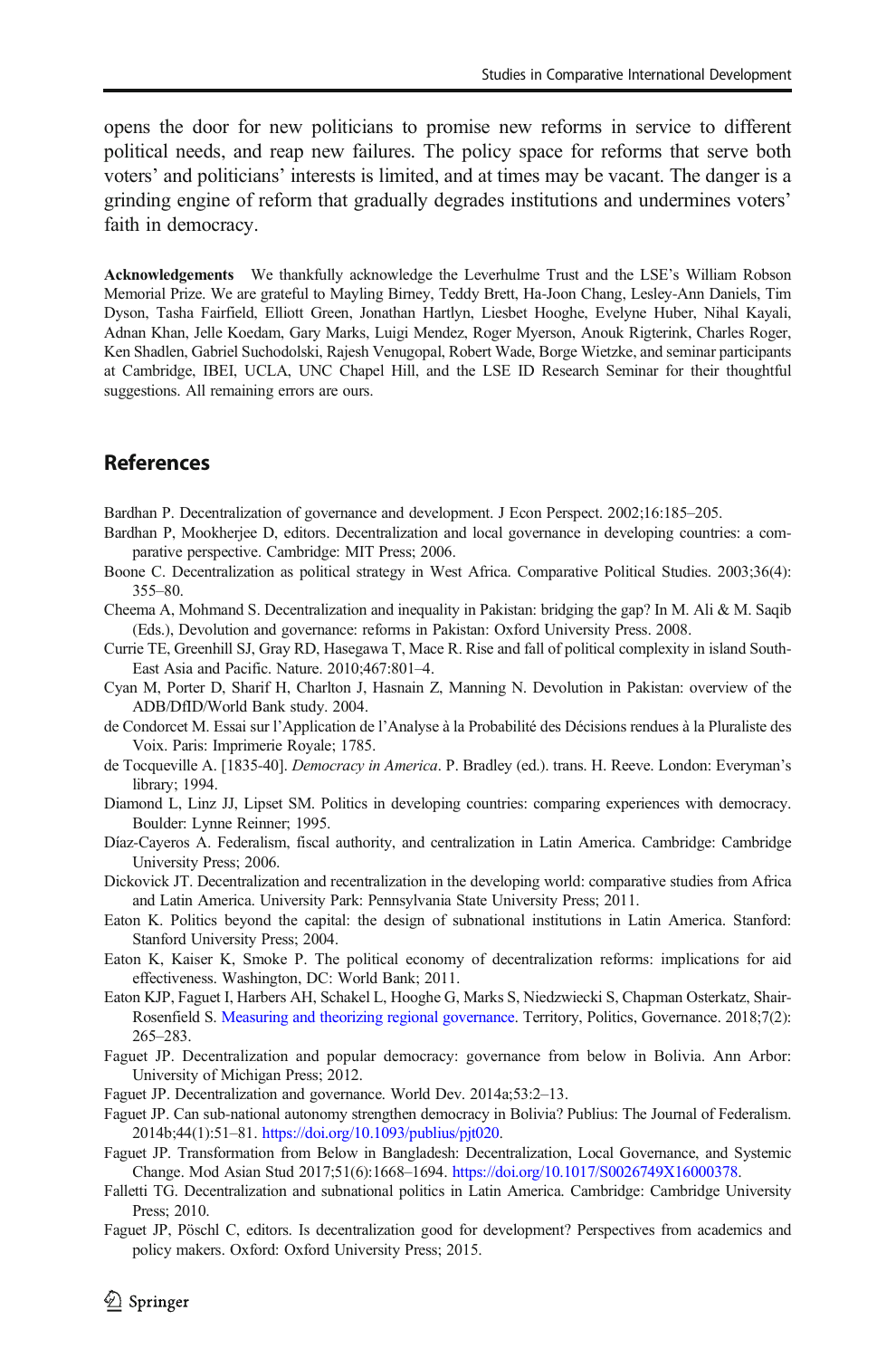<span id="page-26-0"></span>Fischer S, editor. Rational expectations and economic policy. Chicago: University of Chicago Press; 1980.

Green E. Patronage, district creation, and reform in Uganda. Stud Comp Int Dev. 2010;45(1):83–103.

- Greif A. Cultural beliefs and the organization of society: a historical and theoretical reflection on collectivist and individualist societies. J Polit Econ. 1994;102(5):912–50.
- Greif A, Laitin DD. A theory of endogenous institutional change. American Political Science Review. 2004;98(4):633–52.
- Grindle MS. Audacious reforms. Baltimore: Johns Hopkins University Press; 2000.
- Hall PA. "Historical Institutionalism in Rationalist and Sociological Perspective." Chapter 7. In: Mahoney J, Thelen K, editors. Explaining Institutional Change: Ambiguity, Agency. Power. New York: Cambridge University Press; 2009.
- Hayek F. [1939] The economic conditions of interstate federalism. Reprinted in F. Hayek. Individualism and Economic Order. Chicago: University of Chicago Press; 1948.
- Hechter M. Containing nationalism. New York: Oxford University Press; 2000.
- Hiskey JT, Seligson MA. Pitfalls of power to the people: decentralization, local government performance, and system support in Bolivia. Stud Comp Int Dev. 2003;37(4):64–88.
- Hodgson GM, Knudsen T. Why we need a generalized Darwinism, and why generalized Darwinism is not enough. J Econ Behav Organ. 2006;61:1–19.
- Horowitz DL. A democratic South Africa? Constitutional engineering in a divided society. Berkeley: University of California Press; 1991.
- Hylton F, Thompson S. The roots of rebellion, I. insurgent Bolivia. NACLA Rep Am. 2007;38(3):15–9.
- INE (Instituto Nacional de Estadística). Censo Nacional de Población y Vivienda. La Paz: INE; 1992.
- Iversen T, Soskice D. Electoral institutions and the politics of coalitions: why some democracies redistribute more than others. American Political Science Review. 2006;100(2):165–81.
- Keefer P, Narayan A, Vishwanath T. The political economy of decentralization in Pakistan. Chapter 9. In: Bardhan P, Mookerjee D, editors. Decentralization and local governance in developing countries: a comparative perspective. Cambridge: MIT; 2003.
- Kohl B. Stabilizing neoliberalism in Bolivia: popular participation and privatization. Polit Geogr. 2002;21: 449–72.
- Kohl B, Farthing LC. Impasse in Bolivia: neoliberal hegemony and popular resistance. London: Zed Books; 2006.
- Kydland FE, Prescott EC. Rules rather than discretion: the inconsistency of optimal plans. J Polit Econ. 1977;85(3):473–92.
- Levitas A. Local government reform as state building: what the polish case says about 'decentralization'. Stud Comp Int Dev. 2017;52(1):23–44.
- Levy J. Tocqueville's Revenge. Cambridge: Harvard University Press; 1999.
- Lewis OA, Steinmo S. How institutions evolve: evolutionary theory and institutional change. Polity. 2012;44(3):314–39.
- Litvack J, Ahmad J, Bird R. Rethinking decentralization in developing countries. Washington, DC: World Bank; 1998.
- Liu M, Shih V, Zhang D. The fall of the old guards: explaining decentralization in China. Stud Comp Int Dev. 2018;53(4):379–403.
- Lucas R. Principles of fiscal and monetary policy. J Monet Econ. 1986;17(1):117–34.
- Mahoney J, Thelen K, editors. Explaining institutional change: ambiguity, agency. Power. New York: Cambridge University Press; 2009.
- Manning N, Porter D, Charlton J, Cyan M, Hasnain Z. Devolution in Pakistan preparing for service delivery improvements. FIRSD conference paper. 2003.
- Manor J. The political economy of democratic decentralization. Washington, DC: The World Bank; 1999.
- Mesa CD. "Bolivia: Autonomías y pluralismo político. Un modelo condicionado por el horizonte indígena." Chapter 2. In: Zuazo M, Faguet JP, Bonifaz G, editors. 2012 Descentralización y democratización en Bolivia: La historia del Estado débil, la sociedad rebelde y el anhelo de democracia. Friedrich Ebert Stiftung: La Paz; 2012.
- Mill JS. In: Williams G, editor. [1895-61]. Utilitarianism; on liberty; considerations on representative government; remarks on Bentham's philosophy. London: Everyman; 1993.
- Montesquieu, Baron de (C. de Secondat). [1748] The Spirit of the Laws. trans. A. M. Cohler, B. C. Miller and H. Stone. Cambridge: Cambridge University Press. 1989.
- Nagarajan HK, Binswanger-Mkhize HP, Meenakshisundaram SS. New Delhi: Foundation books/Cambridge University Press. 2015.
- North D. Institutions, institutional change and economic performance. Cambridge: Cambridge University Press; 1990.